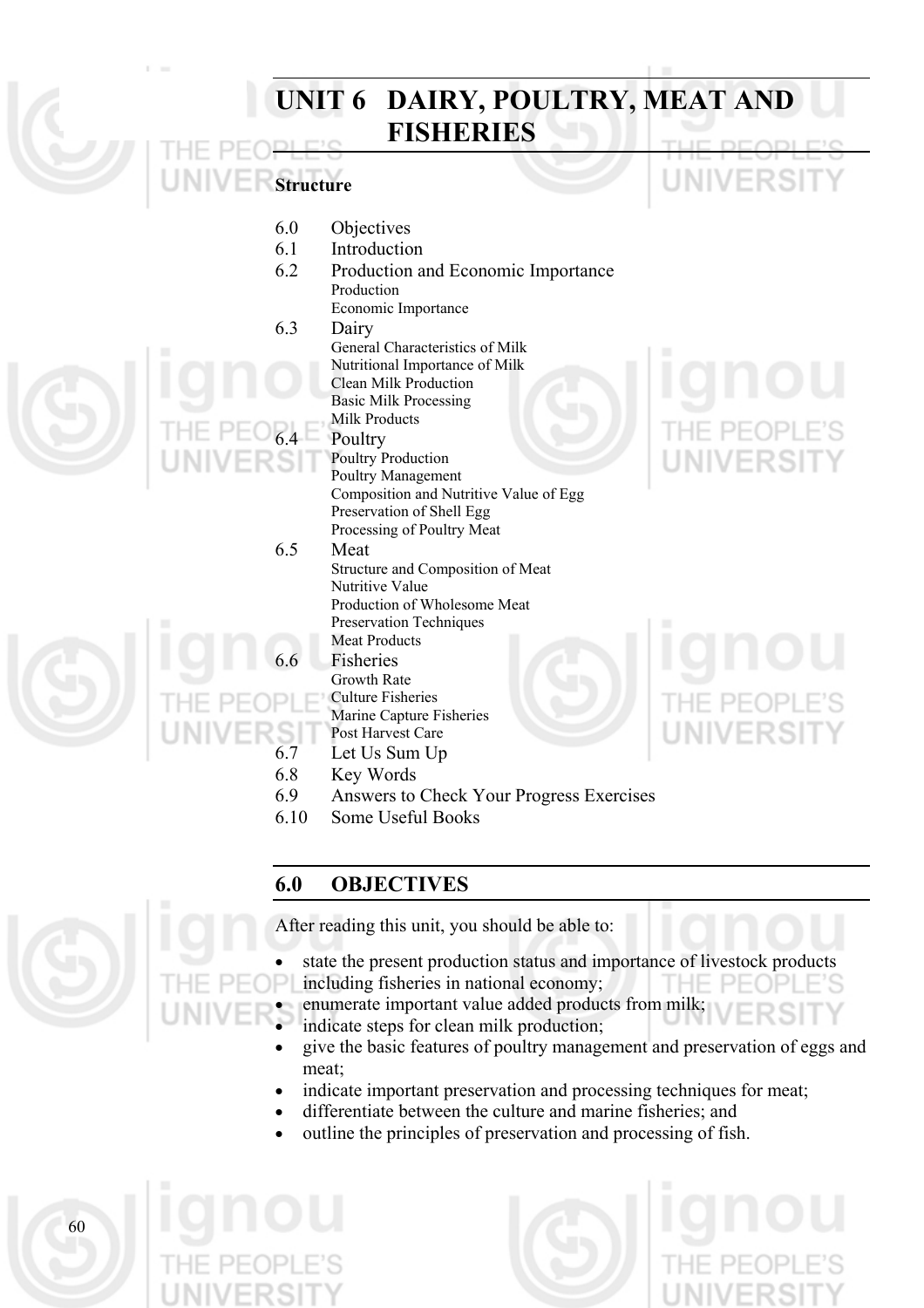# **6.1 INTRODUCTION** and Fisheries

Animal husbandry, dairying and fishery activities along with agriculture have been an integral part of human life since the beginning of civilization. Man has been domesticating animals either for food or for cultivation and transport. These domestic farm animals or livestock such as, dairy cows/ buffaloes, goat, sheep, beef cattle, horses, pigs, chicken and turkeys play an important role in the socio- economic life of India. Livestock products play a pivotal role in improving the livelihood of a large number of people by providing food products and by-products for human utility. Besides providing high quality foods such as milk, eggs, meat, fish etc; the livestock sector provides employment to millions of rural farmers and people engaged in secondary and tertiary business related to it. The unit gives a profile of important livestock products in reference to food processing industries.

# **6.2 PRODUCTION AND ECONOMIC IMPORTANCE**

# **6.2.1 Production**

India has vast resource of livestock and poultry. India ranks first in respect of cattle and buffalo, second in goat, third in sheep and seventh in poultry population in the world. The country has 57% of the world's buffalo population. Table 6.1 gives the livestock population details and a profile of livestock products, i.e. milk, eggs, meat and fish is given in Table 6.2, 6.3 and 6.4.

**Sl. Livestock census No. Species 1992 1997 Growth rate (%) 1997 over 1992 annual (comp.)**  1. **Cattle 1 204.58 198.99 -2.79 -0.56** 2. Buffalo | 84.21 | 89.91 | 6.77 | 1.32 3. Sheep | 50.78 | 57.29 | 12.82 | 2.44 4. Goat 115.28 122.71 6.45 1.26 5. Pigs 12.79 13.29 3.91 0.77 6. Others 3.22 3.28 1.86 0.37 Total Livestock\* 470.86 485.36 3.08 0.61 7. **Poultry** 307.07 347.11 13.04 2.48

# **Table 6.1: Livestock population**

# **(million nos.)**

\* *- excludes pack animals, yaks and mithuns*

**Source:** Annual Report (2003-04), Dept. of Animal Husbandry & Dairying, Ministry of Agriculture.







# UNIVERS

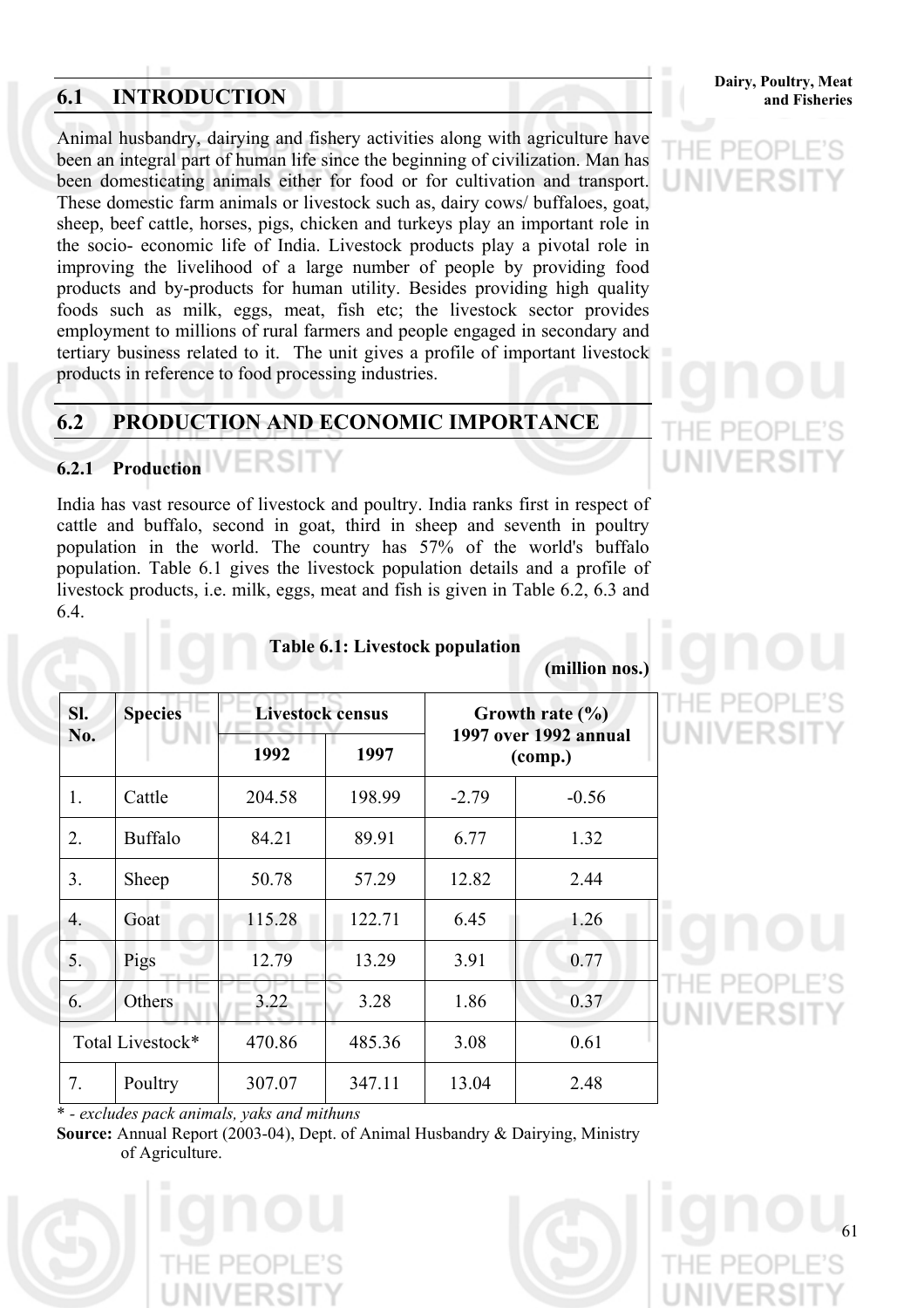| Table 6.2: Production and availability of milk and eggs |  |  |
|---------------------------------------------------------|--|--|

THI<br>Lin

| urai                                                |         |         |         |         |         |            |              |         |
|-----------------------------------------------------|---------|---------|---------|---------|---------|------------|--------------|---------|
| <b>Particulars</b>                                  | 1997-98 | 1998-99 | 1999-00 | 2000-01 | 2001-02 | 2002-03    | 2003-04      | 2004-05 |
| Milk<br>(million)<br>tones)                         | 72.1    | 75.4    | 78.3    | 80.6    | 84.4    | 86.2<br>UN | 88.1<br>/ER: | 91.00   |
| Per capita<br>availability<br>(gms/day)             | 207     | 213     | 217     | 220     | 225     | 230        | 231          | 232     |
| Eggs<br>(Million<br>numbers)                        | 28689   | 29476   | 30447   | 36632   | 38729   | 39823      | 40403        | 41000   |
| Per capita<br>availability<br>(nos./head/<br>annum) | 30      | 30      | 32      | 36      | 38      | 39         | 40           | 41      |



**Table 6.3: Meat production** − **1997 to 2003** 

| (in 000 Tons) |  |
|---------------|--|
|---------------|--|

| Year | Beef &<br>Veal | <b>Buffalo</b><br><b>Meat</b> | <b>Mutton</b><br>& Lamb | Goat<br>meat | Pig<br>meat | <b>Poultry</b><br>meat | <b>Total</b><br><b>Meat</b> |
|------|----------------|-------------------------------|-------------------------|--------------|-------------|------------------------|-----------------------------|
| 1997 | 1378           | 1403                          | 222                     | 458          | 533         | 630                    | 4626                        |
| 1998 | 1401           | 1380                          | 226                     | 462          | 543         | 710                    | 4721                        |
| 1999 | 1421           | 1398                          | 228                     | 466          | 560         | 821                    | 4894                        |
| 2000 | 1442           | 1421                          | 229                     | 467          | 578         | 1081                   | 5218                        |
| 2001 | 1452           | 1428                          | 230                     | 469          | 595         | 1251                   | 5426                        |
| 2002 | 1463           | 1443                          | 233                     | 470          | 613         | 1401                   | 5622                        |
| 2003 | 1490           | 1471                          | 234                     | 473          | 630         | 1600                   | 5898                        |

**Source:** Compiled from Basic Animal Husbandry Statistics 2004, Dept. of Animal Husbandry & Dairying

# **Table 6.4: Production and export of marine products**

|      | п | Year            | <b>Fish production (million)</b><br>tonnes) |        |              | <b>Export of marine</b><br>products |                      |  |
|------|---|-----------------|---------------------------------------------|--------|--------------|-------------------------------------|----------------------|--|
| a II |   |                 | <b>Marine</b>                               | Inland | <b>Total</b> | Quantity<br>$(900 \text{ tonnes})$  | Value<br>(Rs. crore) |  |
|      |   | 1950-51         | 0.5                                         | 0.2    | 0.7          | 20                                  | $\overline{2}$       |  |
|      |   | 1960-61         | 0.9                                         | 0.3    | 1.2          | 20                                  | $\overline{4}$       |  |
|      |   | 1970-71         | 1.1                                         | 0.7    | 1.8          | 40                                  | 35                   |  |
|      |   | 1980-81         | 1.5                                         | 0.9    | 2.4          | 80                                  | 235                  |  |
|      |   | 1990-91         | 2.3                                         | 1.5    | 3.8          | 140                                 | 893                  |  |
|      |   | 2000-01         | 2.8                                         | 2.8    | 5.6          | 503                                 | 6296                 |  |
|      |   | 2001-02         | 2.8                                         | 3.1    | 5.9          | 458                                 | 5815                 |  |
|      |   | 2002-03         | 3.0                                         | 3.2    | 6.2          | 521                                 | 6793                 |  |
|      |   | $2003 - 04$ (P) | 3.0                                         | 3.4    | 6.4          | 412 $(P)$                           | 5739                 |  |

**Source:** Economic Survey (2004-05)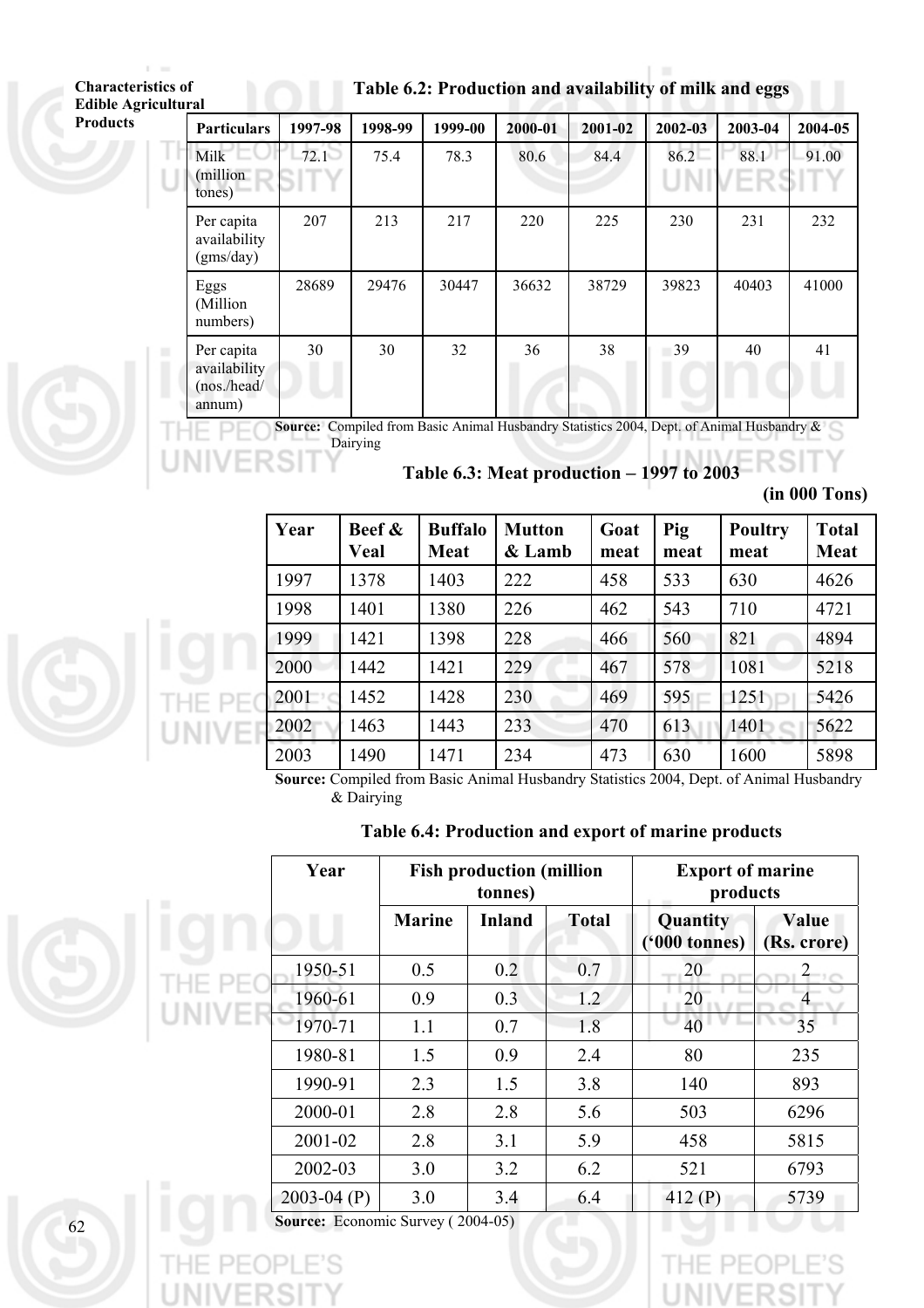**Requirement:** The per capita animal protein availability is about 10 grams as **Dairy**, Poultry, Meat against minimum requirement of 20grams (from milk 10g, meat 4g, fish 4g, egg 2g). The estimated demand for the present population would be milk 104 million tonnes, meat 7.7 million tonnes, fish 7.7 million tonnes and eggs 4.6 million tonnes (104 million number). A significant gap exists between the requirements and production.

**Milk Production:** India continues to be the largest producer of milk in the World. The milk output during 2003-04 was anticipated to be 88.1 million tonnes and is expected to reach the level of 91.00 million tonnes during 2004-05. The per capita availability of milk is also expected to increase to 232 g per day during 2004-05 from 207 g per day in 1997-98.

**Egg Production:** Poultry development in the country has shown steady progress over the years. The current production of eggs is estimated to about 41.00 billion (in numbers) during 2004-05. Currently India ranks fifth in egg production in the World.

**Fish Production:** There has been significant growth in fish production in the country in the recent years. India is now the third largest producer of fish in the world, and second largest producer of fresh water fish in the world. During the year 2002-03, the total fish production was 62.00 lakh tonnes comprising 30.00 lakh tonnes of marine fish and 32.00 lakh tonnes of inland fish. The fish seed production during the year 2002-03 was 16,333 million fry. Fish is a source of cheap animal protein and current per capita consumption of fish in India is around 9 kg per annum as compared to 11 kg recommended by World Health Organization (WHO).

**Meat and Meat Products:** Though the country has a good livestock population yet most animals are not bred/ reared in industrialized or scientifically controlled methods for meat production, which is reflected by a generally low annual slaughter rate across all species except pig. Most of the production of meat and meat products continues to be in unorganised sector. The share of bovine meat in the total meat production is about 60% as against small ruminants (sheep and goats  $-15\%$ ), pigs (10%) and poultry (12%). There are about 3,600 licensed slaughter houses operating in the country, most of them being run and maintained by local municipal bodies. Overall, the scenario is: abattoir management is poor, technologies employed are out of date and hygiene and sanitary conditions are not perfect. As per FAO data the per capita / year meat consumption is 5.2 kg.

#### **6.2.2 Economic Importance**

**Employment Generation:** Animal Husbandry sector provides large selfemployment opportunities. According to National Sample Survey Organization's latest survey (1999-2000), the estimate of employment in animal husbandry sector was 11 million in principle status and 8 million in subsidiary status, which is 5% of the total working population. Women constitute 71% of the labour force in livestock farming. Poultry provides employment to about 1.5 million people. The fisheries sector provides employment to over 11 million people. About 0.5 million women are employed in pre and post harvest operations in marine sector.

# **Dairy, Poultry, Meat**

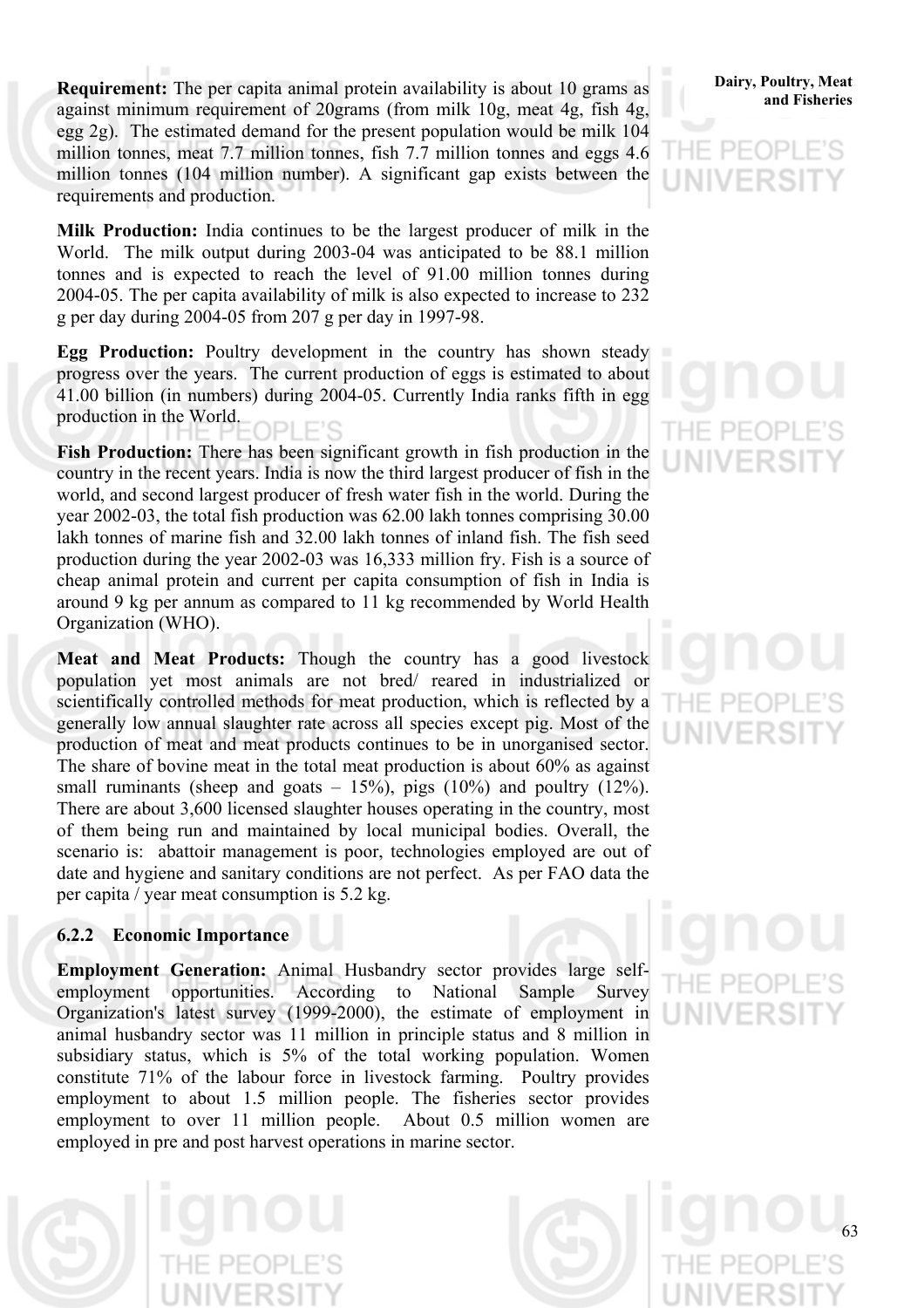64

**Value of Output:** According to estimates of the Central Statistics Organization (CSO), the value of output from livestock and fisheries sectors together was about Rs. 1,86,094 crores at current prices during 2002-03 (Rs.156, 080 crores for livestock sector and Rs. 30,014 crores for fisheries). The livestock and fisheries sectors contributed 6.5 percent of total GDP( 5.4 percent from livestock and 1.1. percent from fisheries) in 2003-03.

**Export Earnings:** Total export earnings from livestock, poultry and related products were Rs. 4734 crores in 2003-04. Out of the total exports, leather sector accounted for Rs. 2568 crores in value terms.

**Export Potential of Marine Products:** There has been steady growth in the export of fish products. During 2001-02, the country exported 4.58 lakh tonnes of marine products, which resulted in export earning of Rs. 5815.00 crores. Efforts are being made to boost the export potential through diversification of products for export. The country has now also started export of frozen squid, cuttle fish and variety of other finfishes. During 2002-03, the country has exported 5.21 lakh tonnes of marine products valued at Rs.6793.05 crores.

# **Check Your Progress Exercise 1**

#

**Note:** a) Use the space below for your answer.

- b) Compare your answers with those given at the end of the unit.
- 1. Give the milk production and per capita availability of milk for the year 2002-03.



2. Give the cattle and buffaloes population as per 1997 livestock census.

……………………………………………………………………………….

……………………………………………………………………………….

……………………………………………………………………………….

……………………………………………………………………………….

………………………………………………………………………………

 ………………………………………………………………………………. ………………………………………………………………………………. ………………………………………………………………………………. ………………………………………………………………………………. List the economic importance of animal husbandry sector. ……………………………………………………………………………….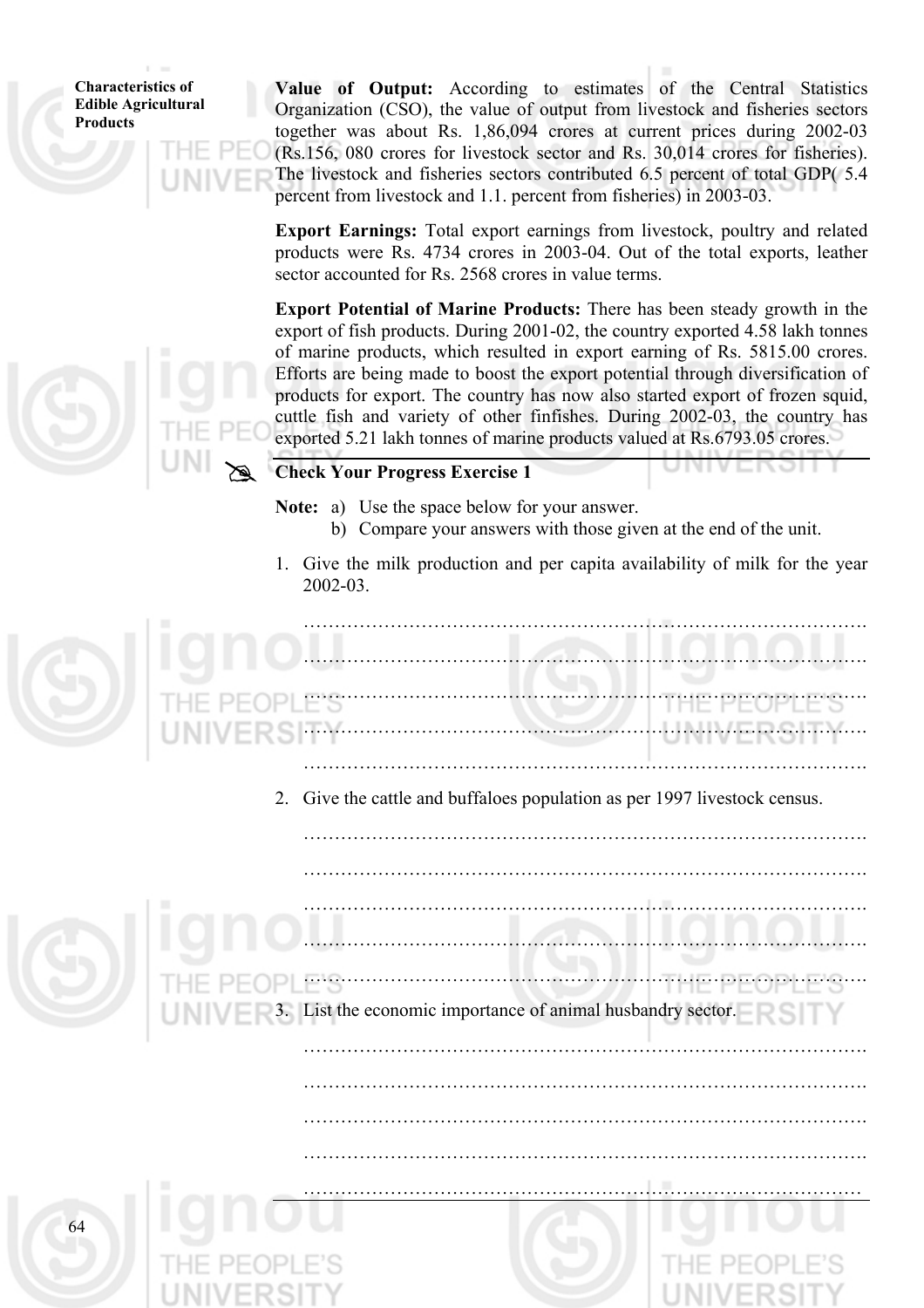We know that the milk is the lacteal secretion of the mammary glands of animals. Milk provides both energy and the building material necessary for growth. It also contains antibodies which protect the young animals against infection. In short, milk is a complete food in itself and nature has designed it as a food for the young ones during the first period of life. Let us know more about milk.

#### **6.3.1 General Characteristics of Milk**

The principal constituents of milk are water, fat, proteins, lactose (a type of sugar) and minerals (salts). Figure 6.1 shows the important constituents of milk in brief.

The milk of different species, although containing- the same constituents in general, varied in composition and properties in minor ways. Table 5 gives the composition of milk of a few mammals. Milk constituents are divided mainly into three groups namely, water, fat and solid-not-fat (SNF). Milk contains on an average 87 per cent water, 3.9 per cent fat, 4.9 per cent lactose, 3.5 per cent protein and 0.7 per cent minerals, vitamin and other constituents. Milk of ruminants like cow, buffalo and goat is ideally suited for human consumption and meet the basic dietary requirements of human beings.

|                | <b>Constituents %</b> |                 |                |      |                     |       |  |  |  |
|----------------|-----------------------|-----------------|----------------|------|---------------------|-------|--|--|--|
| <b>Species</b> | Fat                   | <b>Proteins</b> | <b>Lactose</b> | Ash  | <b>Total Solids</b> | Water |  |  |  |
| Cow            | 4.0                   | 3.4             | 4.6            | 0.74 | 13.64               | 86.36 |  |  |  |
| <b>Buffalo</b> | 7.3                   | 3.8             | 4.9            | 0.78 | 16.78               | 83.22 |  |  |  |
| Goat           | 4.0                   | 3.7             | 4.5            | 0.85 | 13.05               | 85.95 |  |  |  |
| Sheep          | 6.2                   | 5.2             | 4.7            | 0.90 | 17.00               | 83.00 |  |  |  |
| Camel          | 3.0                   | 3.9             | 5.4            | 0.74 | 13.04               | 86.96 |  |  |  |
| Human          | 3.5                   | 2.0             | 6.8            | 0.30 | 12.60               | 87.40 |  |  |  |

#### **Table 6.5: Average composition of milk from various species**

Please incorporate the concept and role of co-operatives in milk production following account may help:

In India 'White Revolution' was brought due to operation Flood, largest dairy project for increased milk production in world. The key role in its success was played by "Co-operatives" a concept introduced by Dr. V. Kurien, father of white revolution small co-operatives at village level that involved the participation of farmers (milk produces) and collection centre (processors) was mutually helpful. Today almost all states have 'Milk Co-operatives' with AMUL (Anand Milk Producers Union Ltd.) becoming a global brand.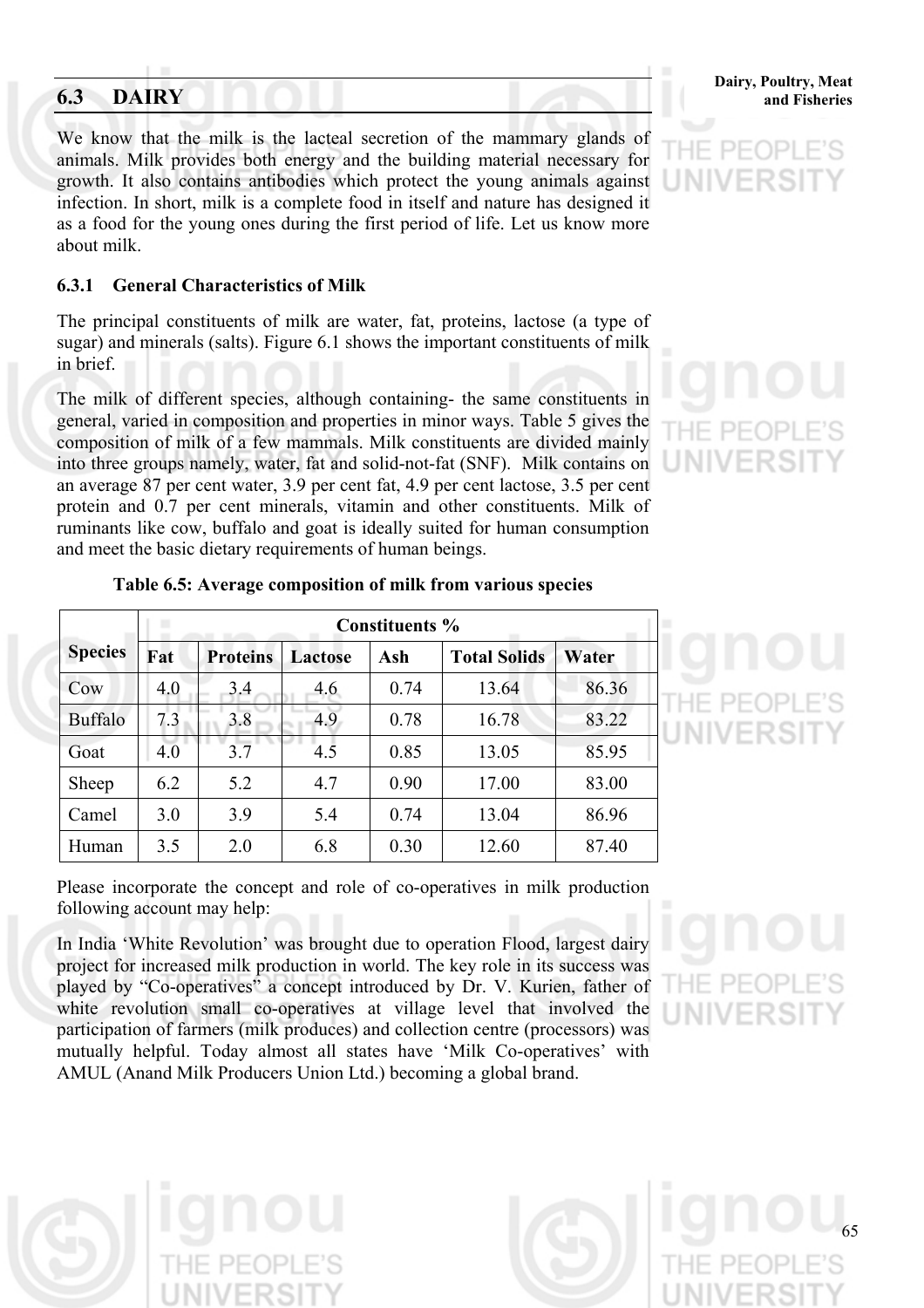

We know that the milk is recognized as almost an ideal food. It has high nutritive value. It supplies body- building proteins, bone- forming minerals and health giving vitamins. Lactose and milk fat furnish energy. Besides supplying certain essential amino acids and fatty acids, it contains the nutrients in an easily digestible and assimiliable form. All these properties make milk an important food for pregnant mothers, growing children, adolescents, adults, invalids, convalescents and patients alike. The nutritional importance of milk is significant with reference to our country as large population is vegetarian and for them milk & milk products are the only source of animal proteins. Besides, human milk has immunoglobuling, lactoferried, lysozyme and bifidus factor. These Bioprotective attributes make it a perfect food for infants. It's been clinically established that breast fading is best for infants.

#### **6.3.3 Clean Milk Production**

Milk is virtually sterile in the udder of a healthy animal. Milk once secreted becomes the target for contamination during milking, milk handling, transport and storage. The degree of infection and the composition of the bacterial population depends on the cleanliness of the animal's environment and the cleanliness of the new surface with which the milk comes into contact, e.g., the pail or milking machine, the strainer, the tanker or the tank and agitator. The bacteria can also get into the milk via the milker, the animal, the litter and the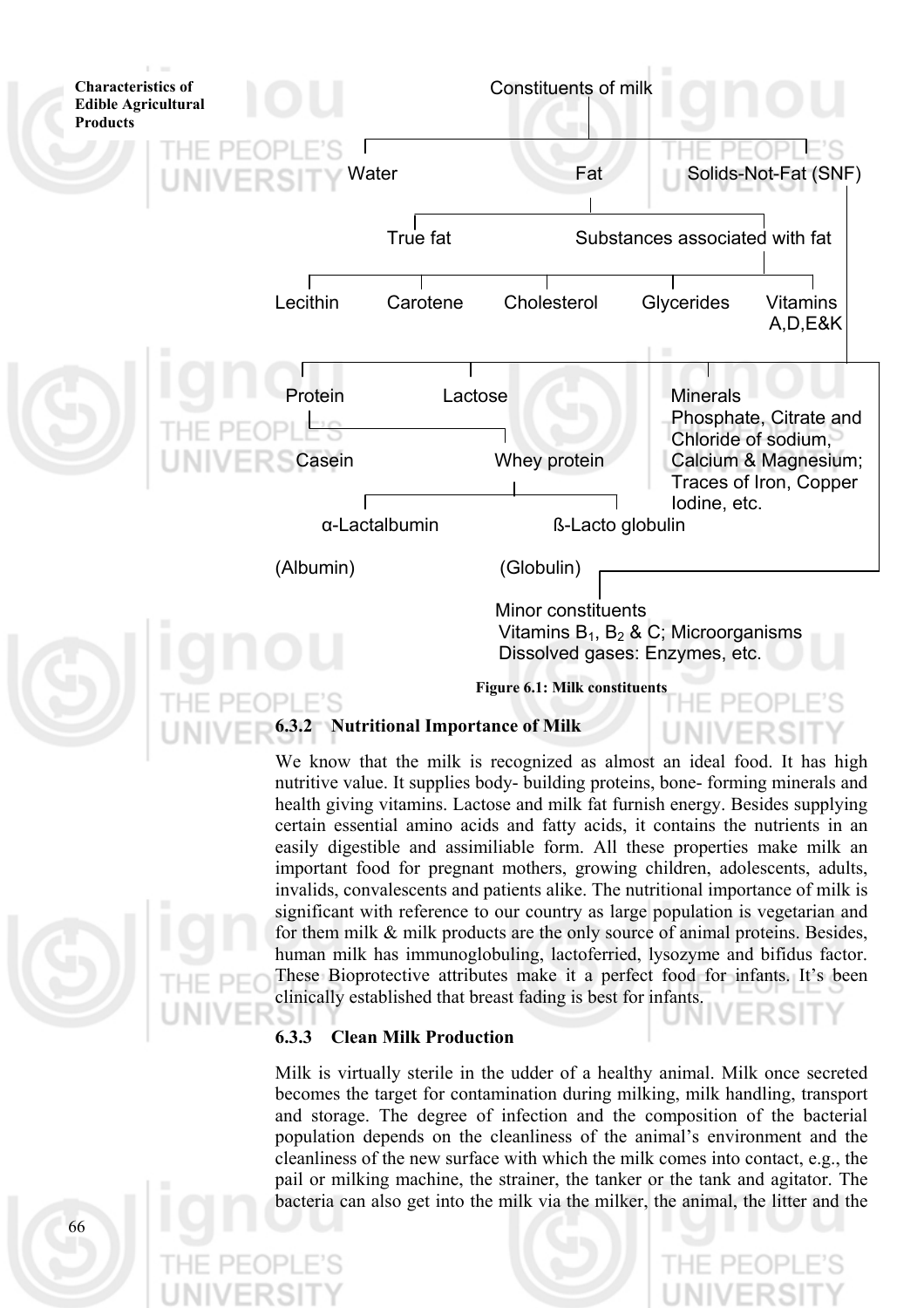ambient air. Initially high bacterial counts and rapid growth of microorganisms **Dairy**, Poultry, Meat will badly affect the keeping quality of the raw milk and the quality of products manufactured from such milk. Milk contaminated with pathogenic bacteria may be harmful to human health. Therefore, all possible measures should be taken to limit the contamination of milk and to prevent further bacterial growth. The quality aspects are gaining importance and emphasis is on the Clean Milk Production (CMP). The important steps for clean milk production are:

- i) Clean and healthy animals: The cow's body especially the udder, should be washed and brushed before milking. Diseased animals should be kept separately.
- ii) Clean Housing: Sheds, mangers, paddocks, water trough, floor should be clean and there should be good drainage.
- iii) Fly proof milking parlour.
- iv) Disease-free environment: milker with clean habits (nails well trimmed).
- v) Clean Utensils, Milking pails.
- vi) Clean water.
- vii)Clean milking: Before milking, clean the udder with a cloth dipped in antiseptic solution such as potassium permagnate; wetting of hands with milk should be avoided.

#### **6.3.4 Basic Milk Processing**

Milk after being received at dairy plant is subjected to various unit operations. A few basic processing operations to which the milk is subjected are given here.

**Reception and storage of milk :** Each milk processing plant or chilling centre where milk is received in raw or chilled condition, requires a separate area for milk reception, commonly known as Raw Milk Reception Dock (RMRD). Milk is received at the dock either in cans directly from the producers / collection points or in insulated tankers from the chilling centres. The steps involved in the process are given in Figure 6.2.

67

Steps involved in Milk Reception at the Dock (RMRD)



The milk is chilled as early as possible in order to check the growth of organism present and maintain the keeping quality of milk. The chilled milk is stored in storage tanks or silos (large storage vertical tanks).

# **Dairy, Poultry, Meat**

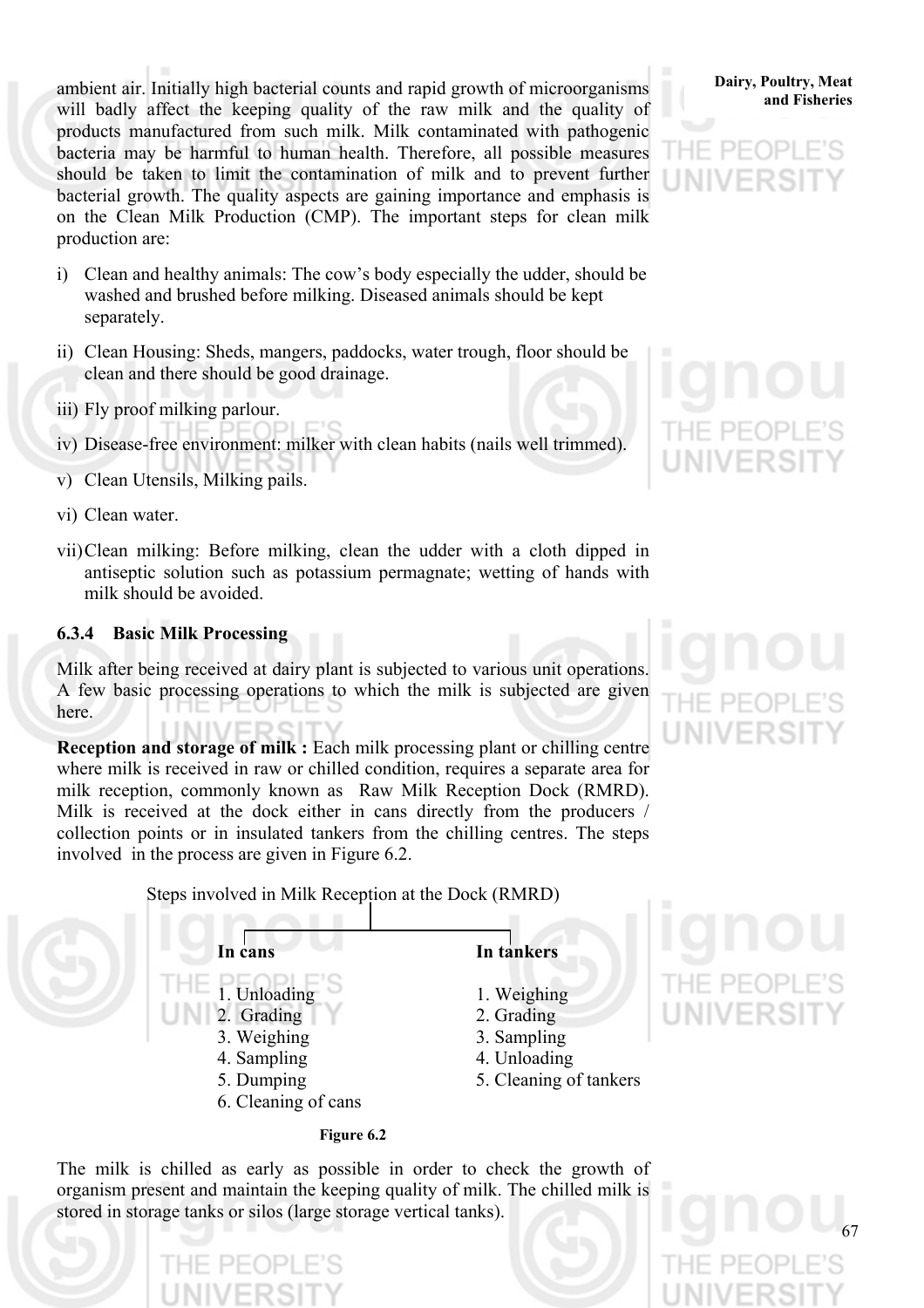**Milk separation:** The process of separating out cream from milk is known as separation. It is based on the principle of difference in specific gravity between the fat  $(0.90-0.93)$  and the serums or solid-not-fat  $(1.027-1.036)$ . This can be done either by gravity or by applying the centrifugal force. The dairy plants use 'Centrifugal Cream Separators' in which centrifugal force is applied to enhance rate of skimming, i.e. separating force is multiplied many times than that of gravity and the separation takes place more completely and instantaneously.

**Pasteurization:** Pasteurization is a process applied to a product with an object of minimizing possible health hazards arising from pathogenic microorganisms associated with milk by heat treatment, which is consistent with minimal chemical, physical and organoleptic changes in the product. The term pasteurization as applied to market milk today refers to process of heating every particle of milk to at least 63° C (145° F) for 30 minutes or 72° C (161° F) for 15 seconds (or the temp-time combination which is equally efficient) in an approved and properly operated equipment. After pasteurization milk is immediately cooled to  $5^{\circ}$  C (41° F) or below. LTLT (Low temperature long time) is suitable for small quantities ranging from 200-1000 litre requiring low initial cost of production. HTST (High temperature short time) treatment is ideal for large scale handling of 5000 litres per hour (LPH) or higher. The complete process of preheating, heating, holding, pre-cooling and chilling is completed in a plate type heat exchanger mounted on a compact frame with inter connected sections to make the process continuous. Phosphatase test is carried out to determine whether milk has been properly pasteurized or not.

#### **6.3.5 Milk Products**

We know that milk is a rich source of nutrients and is an essential part of diet. Milk is a unique biological fluid which can be dehydrated, concentrated, coagulated, fermented and fractionated into a vast range of milk products. The popularity and consumption of milk products is constantly increasing in our country. Nearly, 50% of the total milk production is converted into various milk products. The focus is being given to value addition and international quality assurance to the indigenous dairy products as tremendous potential has remained untapped. A profile of few popular indigenous and western products is given here.

**Butter:** A fat rich dairy product obtained from churning milk, cream or curd and working the grains thus obtained into a compact mass. The butter making process involves a number of stages. Churning is the key step and it involves giving violent medium agitation which breaks the emulsion of fat in serums and induces the clumping of fat globules. It is a perishable product, and therefore, it should not be stored longer than necessary. For short period butter can be stored at 4° C but if longer storage is involved it must be stored at −21 to  $-29^\circ$  C.

**Concentrated and Dried Products:** Drying the milk is an efficient method of preservation. In addition, drying also greatly reduces the volume of milk, which is an advantage for long distance transportation and extended storage. Alternatively, only part of the water can be removed from the milk and water activity is further decreased artificially increasing the amount of dissolved solids. This is done by dissolving sugar in a milk concentrate. Accordingly, on the industrial scale milk is preserved by drying or evaporation. The representation composition of these products is summarized in Table 6.6.

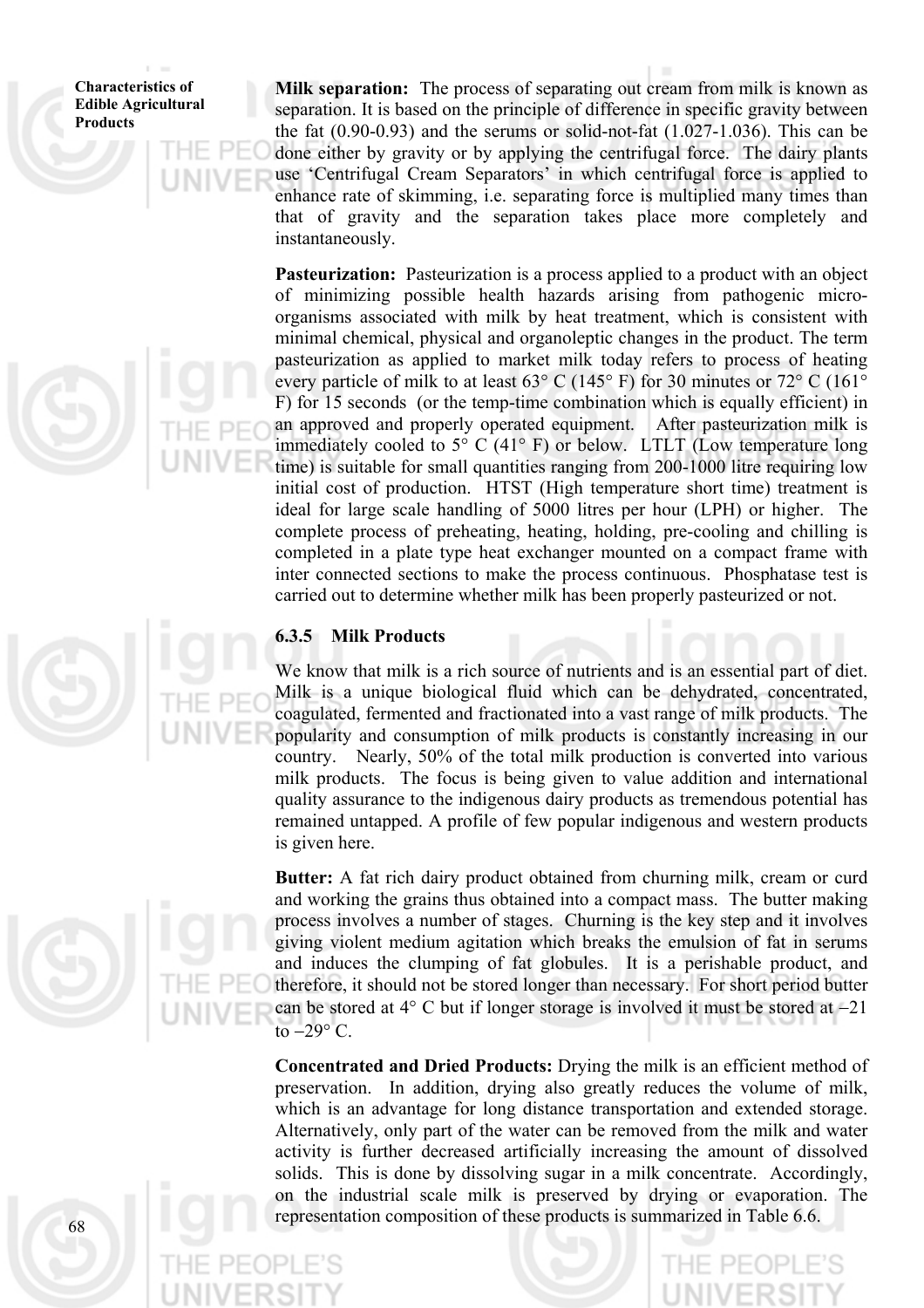**and Fisheries Table 6.6: Composition of preserved milk products** 

# **Dairy, Poultry, Meat**

| <b>Product</b>         | Fat% | <b>Milk solid</b><br>not fat % | Sucrose $(\% )$ | Water $(\% )$ |
|------------------------|------|--------------------------------|-----------------|---------------|
| Milk powder            |      |                                |                 |               |
| Skim                   |      | 95.5                           |                 | 3.5           |
| Whole                  | 26.5 | 71.0                           |                 | 2.5           |
| <b>Evaporated Milk</b> |      |                                |                 |               |
| Unsweetened            | 8    | 18                             |                 | 74            |
| Sweetened              | 8    | 20                             | 45              | 27            |

**Cheese:** It is defined as a product made from the curd obtained from milk by coagulating the casein with the help of rennet or a similar enzyme in the presence of lactic acid produced by adding starter culture and from which part of the moisture (whey) has been removed by cutting, cooking and pressing. The concentrated solids thus obtained are shaped in a mould and then ripened by holding it at suitable temperature (8-10° C) and humidity. There are many varieties of cheese in the world today that are differentiated by thousands of name. Moisture content of cheese serves to distinguish various categories such as hard, semi-hard, and soft. Cheddar cheese, processed cheese, mozzarella and cottage cheese are quite popular in our country.

**Frozen Dairy Products:** Ice-cream is a popular frozen dairy product made by rapid freezing of pasteurized mix with agitation to incorporate air and ensure uniformity of consistency. As per PFA definition, the product should contain not less than 10% milk fat, 3.5% milk protein and 36% total solids. It may contain permitted stabilizer and emulsifier not more than 0.5%.

**Khoa:** *Khoa* or *Mawa* is an important traditional milk product of India. It is prepared by partial desiccation of cow or buffalo or mixed whole milk in an open fire. It is used as the base in several milk sweets viz. *burfi, kalakand, peda, milk cake, gulab jamun,* etc. As per PFA rules, the khoa is the product obtained from cow or buffalo (or goat or sheep) milk or a combination thereof, by rapid drying. The milk fat content shall not be less than 20% of the finished product. In our country, khoa of three varieties, viz. *Pindi, Dhap* and *Danedar* is produced. *Pindi* type of khoa has lowest moisture content. Product obtained from buffalo milk is considered superior being whiter in colour and having soft smooth body and granular texture.

**Chhana:** It is a popular indigenous milk product obtained by acid coagulation of hot milk followed by draining of whey. According to PFA, the product shall contain not more than 70% moisture and not less than 50% fat on dry matter basis. *Chhana* is used as a base and filler for preparation of a large number of sweets such as *rasogolla, sandesh, ras-malai*, etc. Cow milk *chhana* with moist surface, light yellow colour, soft body, smooth texture and mild acidic flavour is more suitable for Bengali sweets preparation than buffalo milk *chhana*.

**Ghee:** Ghee is the most important traditional Indian milk product being extensively used for dietary and religious purposes. Cow ghee is golden yellow in colour whereas buffalo ghee is greenish in colour. Ghee is characterized by its pleasant, cooked and rich flavour. The preferred texture is of large uniform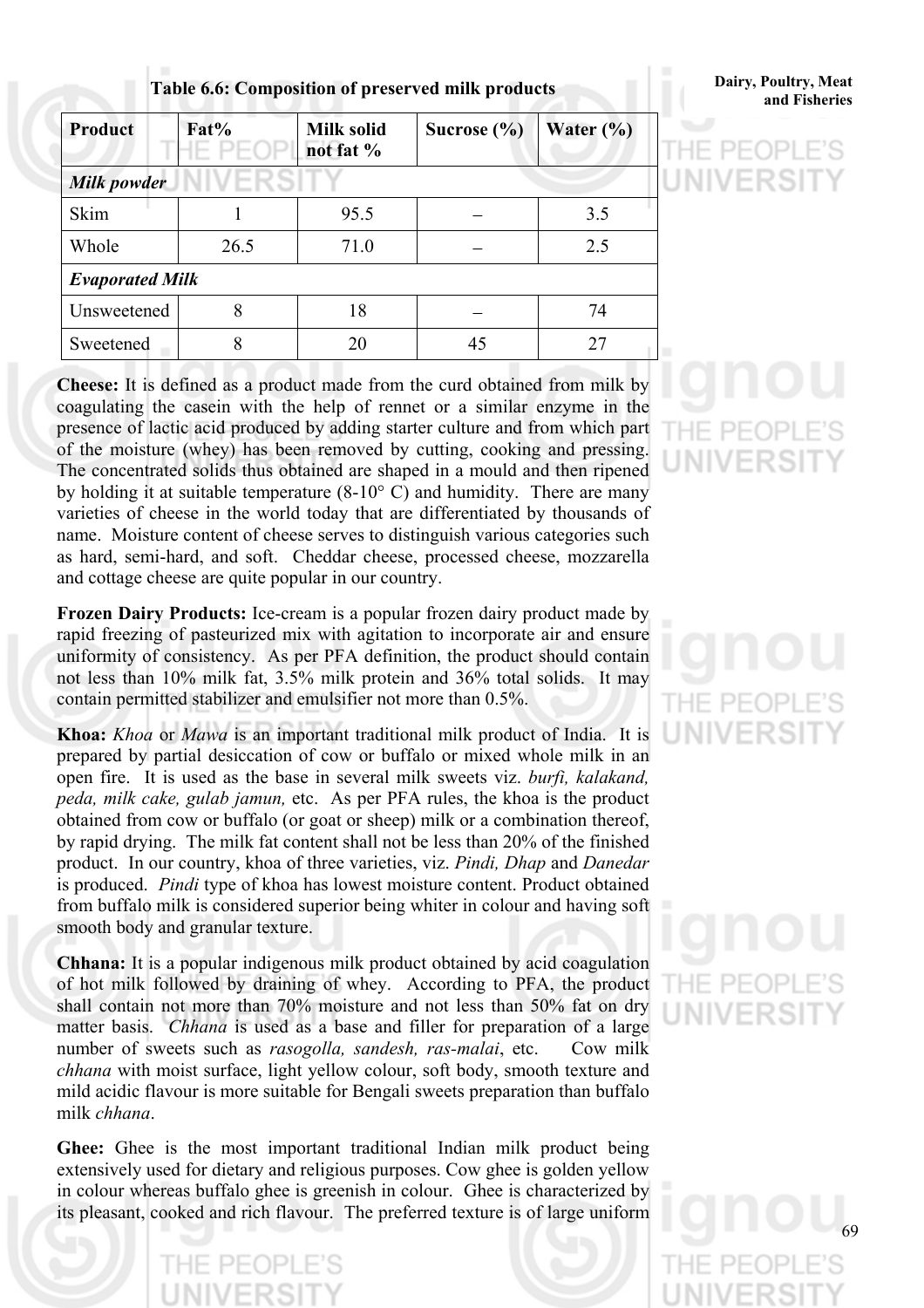size grains uniformly distributed throughout the lot. Ghee produced at different places and different conditions vary in quality. It is refined by heating in large pans at 70-80°C, the product being allowed to settle for 2 to 5 hours after removing the scum formed at the top. THE PEOPLE'S

**Dairy By-Products:** A byproduct may be defined as a product of commercial value produced during the manufacture of a main product. Skim milk, whey and butter milk are the industry's principal byproducts, residues from the manufacture of cream, cheese and butter, respectively.



- **Note:** a) Use the space below for your answer.
	- b) Compare your answers with those given at the end of the unit.
- 1. Give the average composition of cow milk.

 ………………………………………………………………………………. ………………………………………………………………………………. ………………………………………………………………………………. ……………………………………………………………………………….

- ……………………………………………………………………………….
- 2. Enumerate the important steps involved in clean milk production.

 ………………………………………………………………………………. ………………………………………………………………………………. ………………………………………………………………………………. ……………………………………………………………………………….

……………………………………………………………………………….

……………………………………………………………………………….

3. Define pasteurization.



 ………………………………………………………………………………. ………………………………………………………………………………. ………………………………………………………………………………. ……………………………………………………………………………… **6.4 POULTRY**

> Poultry keeping in our country is as old as our civilization. Red jungle fowl found in India and its neighbouring countries is considered to be progenitor of all domestic breeds of fowl. Now, we include ducks, geese, turkeys, pheasants, pigeons, peafowl, guinea fowl and chickens in the list of species under the general term poultry. Chicken, the most popular domesticated poultry, account for more then 90% of the total poultry population of the country. The poultry provides us eggs and chicken.. Rural backyard poultry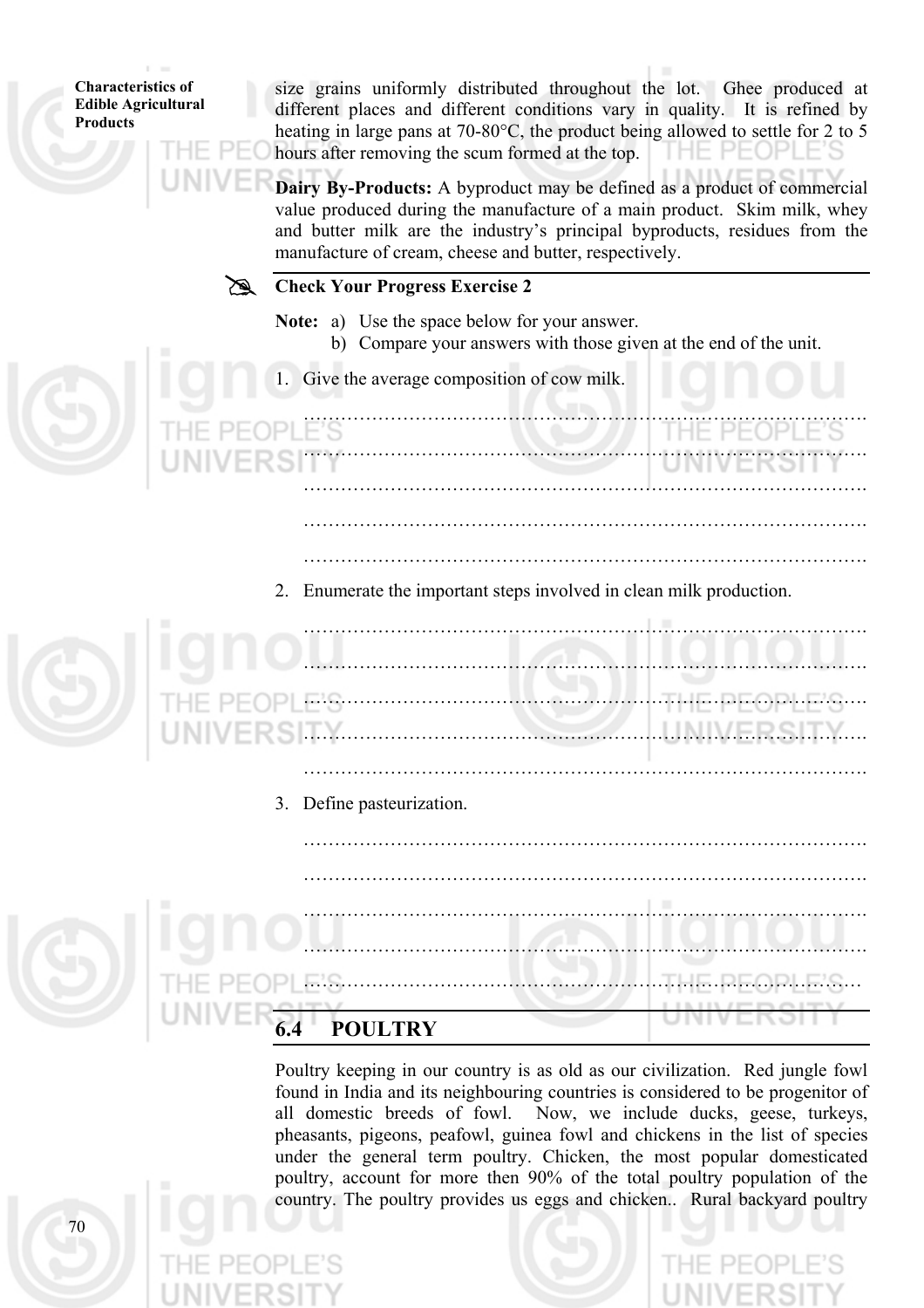contributes about 30% of the egg production. The Govt. of India has taken a **Dairy**, Poultry, Meat new initiative of development of rural backyard poultry with a more holistic and self-reliant approach. Let us know more about eggs and poultry.

### **6.4.1 Poultry Production**

HE PEOPLE'S

The current poultry population in the country is above 435 million and accounts for 4% of the world poultry. The common breeds are shown in table 6.7.

| S.<br>No. | п                       | <b>Breed</b>                                         |                |
|-----------|-------------------------|------------------------------------------------------|----------------|
| 1.        | <b>American Breeds</b>  | Plymouth Rock,<br>Rhode Island Red,<br>New Hampshire |                |
| 2.        | Asiatic Breeds          | <b>Brahma</b><br>Cochin<br>Langshan                  | <b>UNIVERS</b> |
| 3.        | Mediterranean Breeds    | Leghorn<br>Minorca                                   |                |
| 4.        | <b>English Breeds</b>   | Cornish<br>Australorp                                |                |
| 5.        | <b>Indigenous Breed</b> | Aseel<br><b>Busra</b><br>Chittagong, Kadaknath       |                |

#### **Table 6.7: Common poultry breeds**

The important economic traits in reference to rearing of poultry at small scale for egg purpose are - egg production, egg weight, egg quality, body size and confirmation, growth, feed efficiency and fertility and hatchability. Production economics of a commercial layer (for egg purpose) is entirely different than that of a commercial broiler (chicken purpose). The main attributes of a commercial layer are high egg production, low body size, less feed consumption, optimum egg size, good egg quality and high mobility and of a commercial broiler are high juvenile body weight especially at the marketing age, better feed efficiency and low brooder house mortality.

**Hatching of Eggs:** Hatching is production of baby chicks from fertile eggs. In early days eggs were hatched by placing them under broody hens and desi hens were ideal for this purpose. At present, incubators are used to hatch eggs. They provide similar environment as that of broody hens but more efficiently. Incubators can hatch several thousands egg at a time. The physical factors necessary for successful incubation are temperature, humidity, gaseous environment and turning of eggs. The incubation temperature usually varies from 37.2 − 37.8º C (99.5º F to 100.5º F). In fowls, the hatching period is 21 days. For obtaining better hatch and healthy chicks, the incubators and hatchers should be neat, clean and free from microbial load and should function properly.

# **Dairy, Poultry, Meat**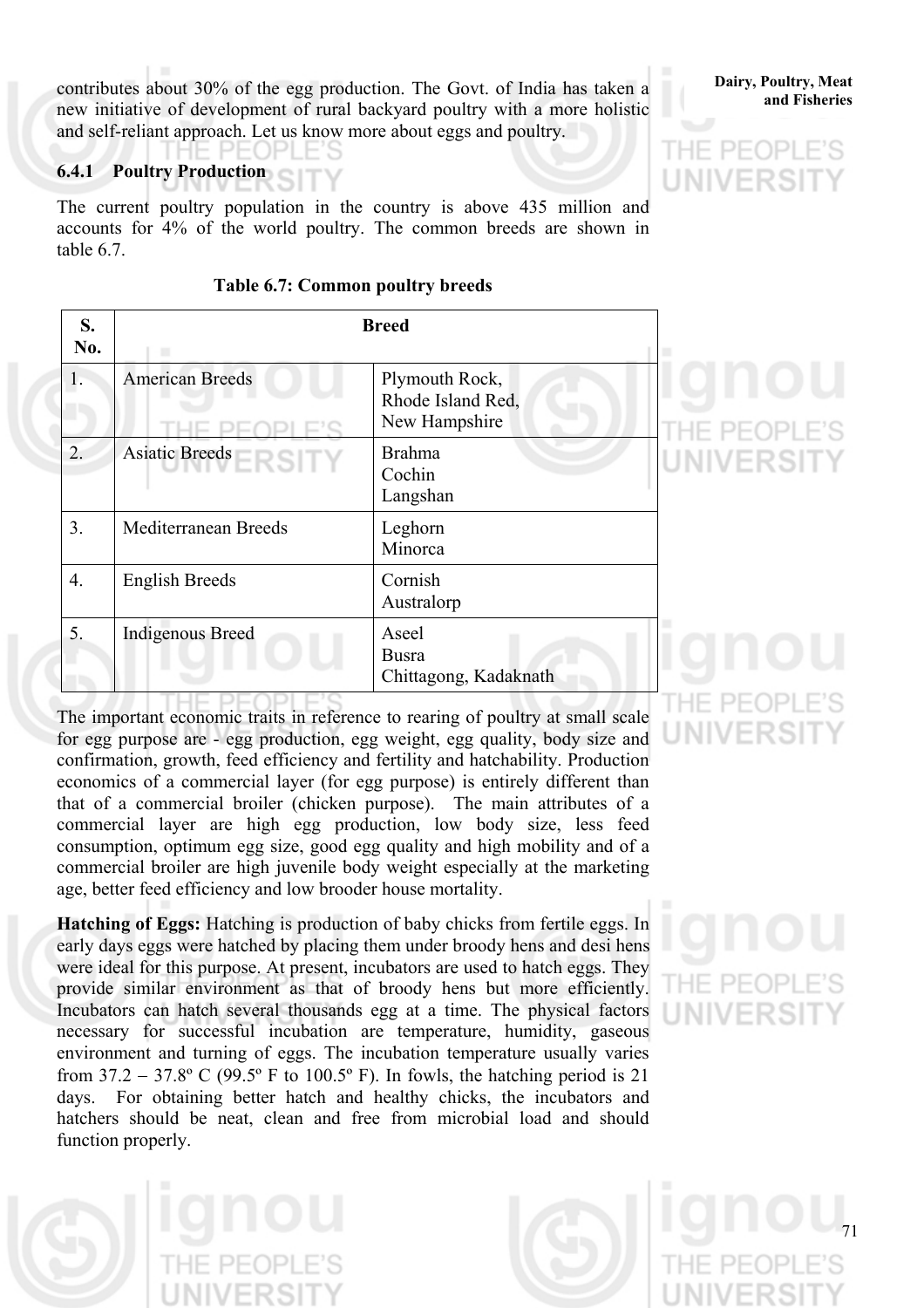#### **6.4.2 Poultry Management**

It refers to the husbandry practices to maximize the efficiency of production by satisfying the basic needs of the birds. It involves the management of chicks, layers and broilers.

a) *Chick Management:* It is also known as brooding management. The chicks are transferred to a brooder house immediately after hatching and reared there for 6 to 8 weeks of age. Brooder house should be draft-free, rainproof and protected against predators. Suitable litter material like saw dust and paddy husk should be spread to a depth of 5 cm. depending upon their availability and cost. Right temperature in a brooder house is very essential. Too high or too low a temperature slows down growth and causes mortality. During the first week the temperature should be 95º F (35 $\degree$  C) which may be reduced by  $5\degree$  F per week during each successive week till 70º F (21º C). The behaviour of chicks provides good indication of whether they are getting desired amount of heat. Infrared lamps are also good for brooding. Plenty of clean and fresh water should be provided.

*Grower Management:* The objective of the growing phase is to produce a pullet (young hen) which will come to lay around 20 weeks of age with an average body weight of 1.2 to 1.4 kg. Grower management especially remains the same as that of chick management except for the additional floor, water and feeder space. The floor, water and feeder space required for a grower are  $950 - 2350$  cm<sup>2</sup>, 1.5 to 2.5 cm. and 7.5-12.5 linear centimeter, respectively. Water is essential and its requirement depends upon temperature, humidity, age, dietary constituents, activity and air movement. Deworming is essential and is done bi-monthly to keep the birds free from parasitic diseases. De beaking is recommended between 12 and 16 weeks. Feed restriction is essential to reduce the feed cost and productivity.

Layer Management: The flock should be transferred from grower to layer house at 18 to 20 weeks of age. Floor space of  $2300-2800$  cm<sup>2</sup>, feeder space of 10 cm. and water space of 2.5 cm. per bird are recommended for egg type chicken in floor house. One laying nest for every 4 pullets is necessary. A platform in front of the nest entrances helps the birds to have access to the nest. From 21 weeks, the lighting should be increased gradually till it reaches 16-17 hours per day and maintained at that level thereafter. Correct lighting boosts up egg production by 5 to 10 percent.

*Male Management:* Breeder mate management remains essentially the same as that of layer management except that male breeder's diet should be fortified with extra calcium, manganese and vitamin E to ensure proper fertility.

> *Housing:* The objective of providing housing to poultry is to protect from sun, rain and predators. Poultry houses should be well ventilated, reasonably cool during summer and warm in winter. In our country, opensided poultry houses are popular. The poultry house should not be expensive. The floor should be moisture proof, free from cracks, easily cleaned, rat-proof and durable.

*Feeding of Poultry:* Feeding constitutes an important concern in poultry management since major expenditure (60-70%) in poultry raising is feed cost. More than 40 nutrients are required. The birds should be given

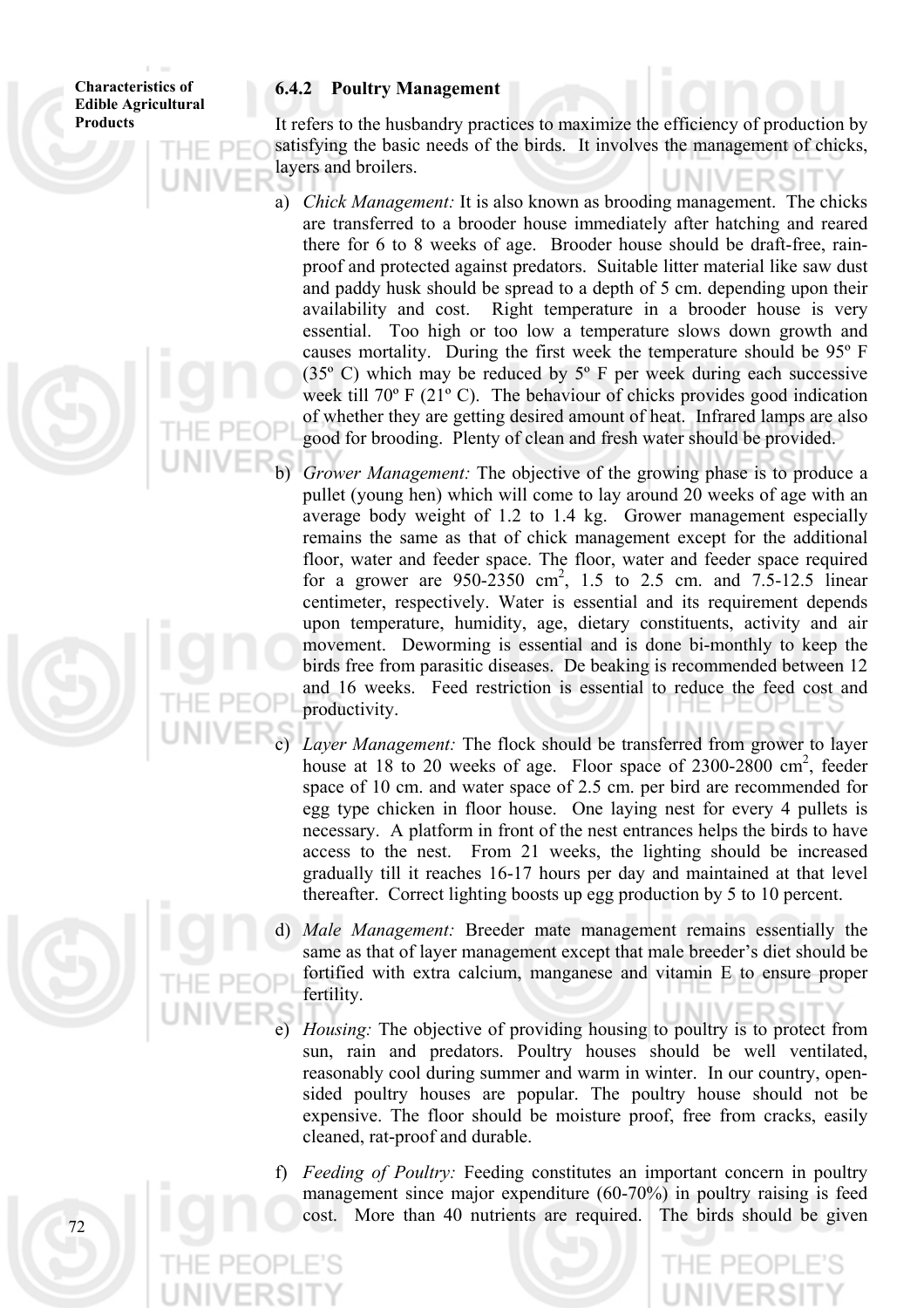balanced ration, i.e. supply different nutrients – i.e. fat, carbohydrates, **Dairy, Poultry, Meat** proteins, minerals, vitamins and water in right proportion. Conventional poultry ration include many cereals like maize, rice, wheat, barley and a few by-products such as wheat barn or rice polish, animal and vegetable protein sources like fish-meal, meat-meal, soyabean-oil-meal, groundnut cake, etc. The ration is fortified with adequate quantity of minerals and vitamins either in chemically pure form or through ingredients known to be rich in these nutrients. Efforts are being made to use agro-industrial products to replace more costly ingredients.

#### **6.4.3 Composition and Nutritive Value of Egg**

The main parts of an egg are shell (8-11%), albumen (56.61%) and yolk (27- 32%). Egg contains about 2 parts white to 1 part yolk by weight. The whole mixed egg contains about 65% water, 12% protein and 11% fat. The composition of the white and the yolk differ considerably. The yolk is rich in fat, fat soluble vitamins A,D,E, and K and in phospholipids including the emulsifier lecithin (Table 6.8)

| <b>Fraction</b> | $\frac{6}{9}$ | % of Constituents    |                               |                      |                   |  |  |
|-----------------|---------------|----------------------|-------------------------------|----------------------|-------------------|--|--|
|                 |               | Water                | <b>Protein</b>                | Fat                  | Ash               |  |  |
| Whole Egg       | 100           | 65.5                 | 11.8                          | 11.0                 | 11.7              |  |  |
| White           | 58            | 88.0                 | 11.0                          | 0.2                  | 0.8               |  |  |
| Yolk            | 31            | 48.0                 | 17.5                          | 32.5                 | 2.0               |  |  |
| <b>Fraction</b> | $\%$          | Calcium<br>carbonate | <b>Magnesium</b><br>carbonate | Calcium<br>phosphate | Organic<br>matter |  |  |
| <b>Shell</b>    | 11            | 94.0                 | 1.0                           | 1.0                  | 4.0               |  |  |

**Table 6.8: Chemical composition of the hen's egg** 

Nutritionally, eggs are a good source of fat, protein, vitamins and minerals, especially iron. It is often used as a standard for measuring the quality of other food proteins. Its high nutrient content, low calorific value and easy digestibility make it a valuable protective food in human diet.

#### **Quality Factors**

The important quality attributes of eggs are: egg size, cleanliness and soundness of shell, albumen and yolk quality, nutritive value, wholesomeness, functional properties, etc. Egg size can be adversely affected by inadequate level of protein and essential fatty acids in layer's (hen's) diet and high environmental temperature.

The quality of egg starts deteriorating soon after it is laid unless proper care is taken to maintain it following better methods of assembly, cleaning, grading, packaging, storage, transport and distribution. Fresh eggs have a high yolk rather than a flat yolk and a larger amount of thick white relative to running thin white. This causes a stale egg to spread out over a larger area than a fresh egg. Fresh eggs taste better, are nutritious superior, are easier to separate into

# **Dairy, Poultry, Meat**



# F PFOI JNIVERS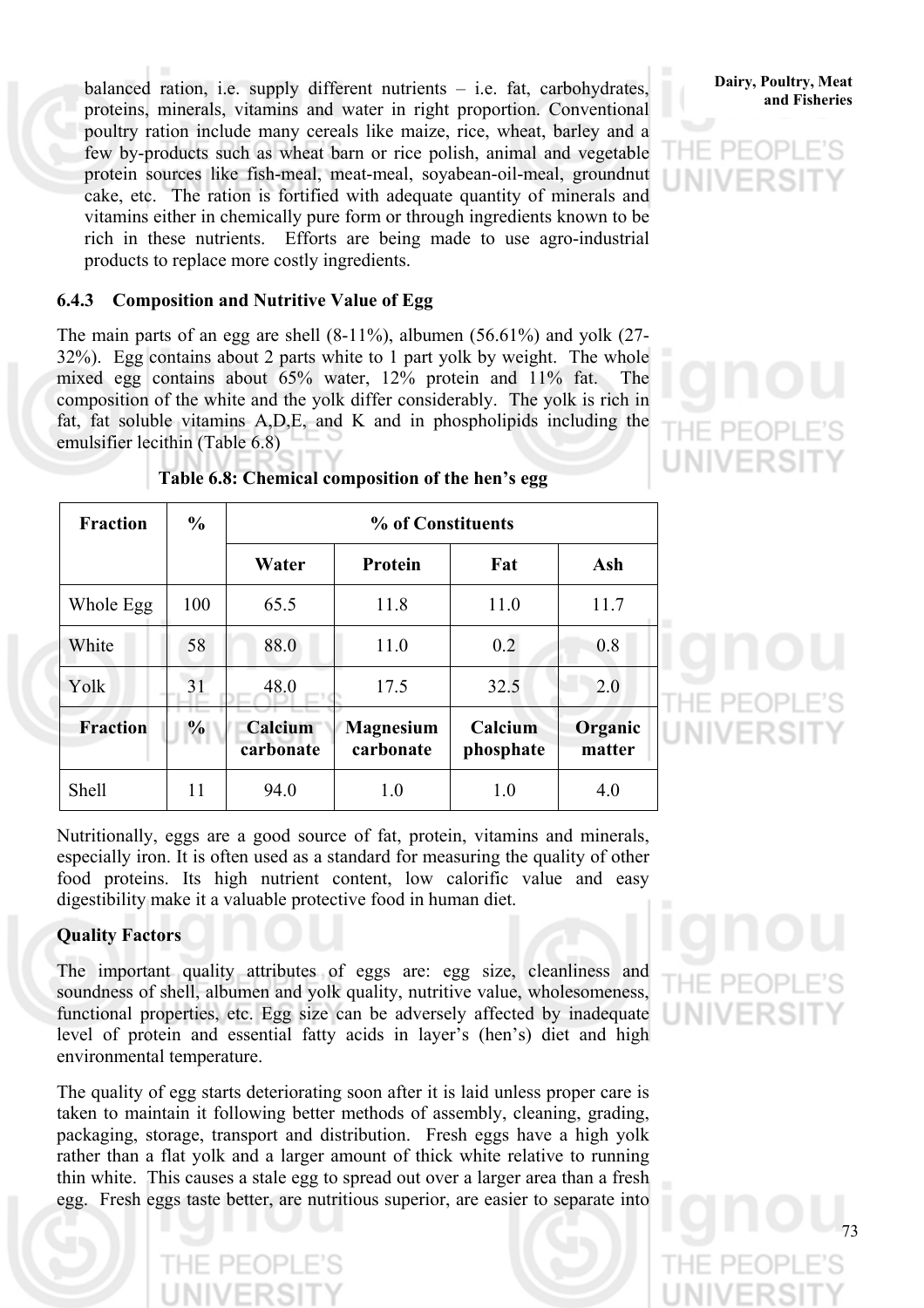whites and yolks for manufacturing purposes, and perform better in whipping and baking applications. Storage is best at a temperature slightly above the freezing point of the egg. For short period of storage, fresh eggs could be stored at 12.5º C to 15.5º C (55-60º F) and 70-80% RH. For long term storage, the room temperature should be at – 10° C (14  $\pm$  1° F) and RH 80-90% as this relative humidity will sufficiently retard evaporation without danger of mould growth.

#### **6.4.4 Preservation of Shell Eggs**

Preservation of shell eggs are based on simple principle of retarding the microbial growth and sealing pores of the shell to minimize the evaporation of moisture and escape of gases. The common methods include i) thermal processing, ii) immersion in liquid, iii) oil-coating, iv) cold storage, and v) pickling.

In flash heat treatment, the eggs are immersed for 2 to 3 seconds in water at 71º C. The treatment destroys bacteria present on the surface of shell and seals the shell internally by coagulating a thin film of albumen immediately below the shell membrane. Oil treatment preserves the egg by forming a thin film on the surface of shell and thereby sealing the pores. This treatment should be given preferably within a few hours of lay to retain better internal quality. The eggs should be washed before coating. The oil used must be colourless, odourless, less viscous and free from fluorescent materials. Eggs can be dipped in oil or sprayed with it. Vegetable oils such as groundnut oil mixed with 0.0125% BHT is a good sealing agent, but the mineral oils of food grade are preferable as they are less susceptible to oxidative changes during storage. Under village conditions, immersion in lime water and water glass is also useful. In lime sealing, the eggs are immersed in clear lime solution (prepared by using quick lime, water, table salt) and then taken out. Eggs are dried at room temperature and transferred to filter flats.

Dehydration and freezing are the commonly used methods for the preservation of liquid whole egg, albumen and yolk separately, depending upon their use in bakery products, confectionaries and other food or non-food products.

#### **6.4.5 Processing of Poultry Meat**

Poultry meat has high nutritive value. It is easily digestible and its protein content is in general higher and fat content lesser than in most of the red meats. Chicken meat contains all the essential amino acids and quantitatively compares closely with milk and egg proteins. It has less carbohydrate, but is a good source of Vitamin B, iron and phosphorus.

The scientific and hygienic processing of poultry is must for processing the quality of meat. Figure 6.3 gives the flow sheet for preparation of ready-tocook chicken. These are packed immediately either in polyethylene bags of medium density (200 gauges) or vacuum packaged in heat shrinkable film bags.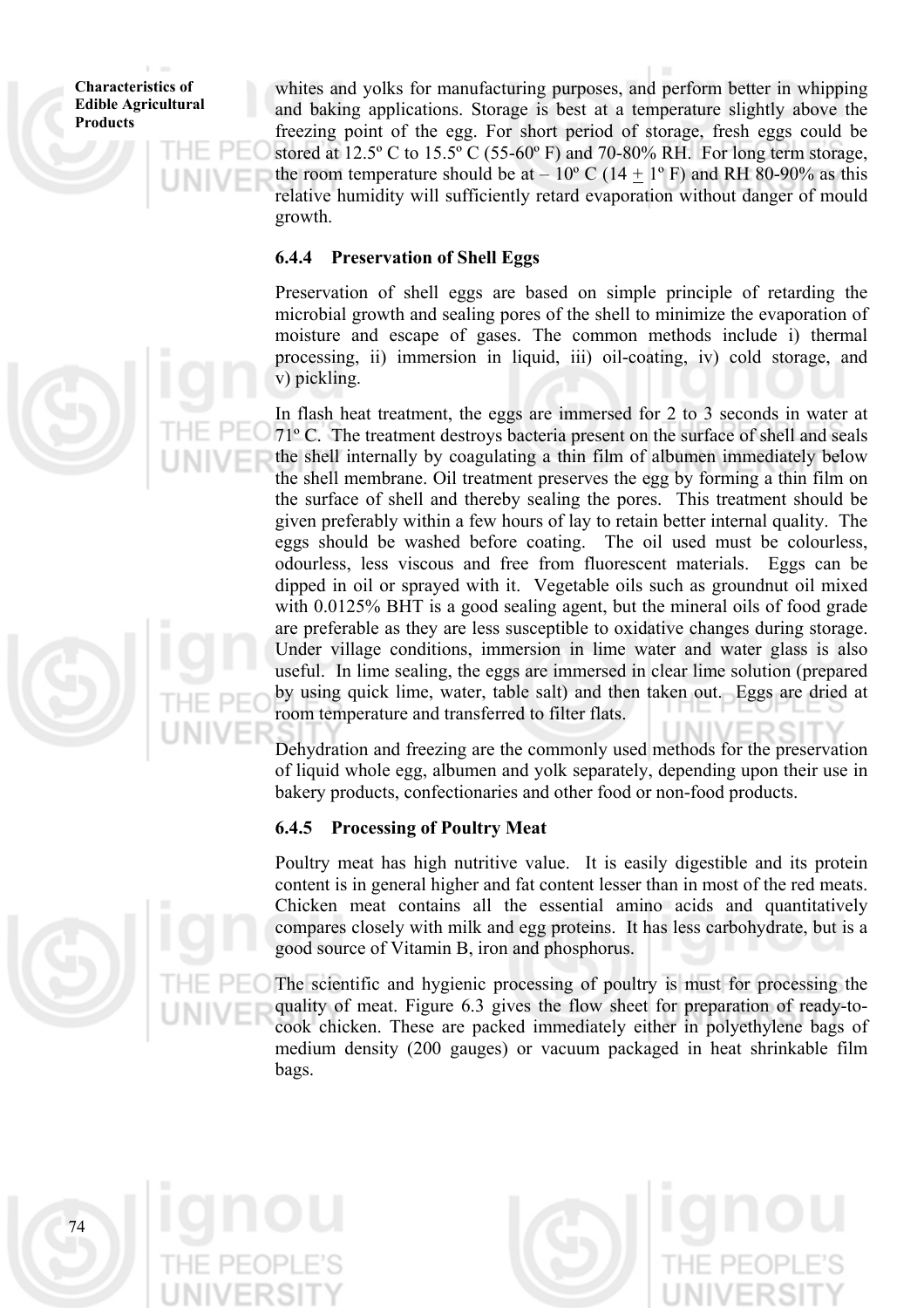| Procurement of Birds                                                                        |                                                                                           | Dairy, Poultry, Meat<br>and Fisheries |
|---------------------------------------------------------------------------------------------|-------------------------------------------------------------------------------------------|---------------------------------------|
| Handling period (withdraw feed only)                                                        |                                                                                           |                                       |
| Ante-mortem inspection                                                                      |                                                                                           |                                       |
| Killing-bleeding                                                                            |                                                                                           |                                       |
| Scalding $(58^{\circ} - 60^{\circ} \text{ C} \text{ for } 1 \text{ to } 2 \text{ minutes})$ |                                                                                           |                                       |
| Defeathering                                                                                |                                                                                           |                                       |
| Singering                                                                                   |                                                                                           |                                       |
| Hand finish                                                                                 |                                                                                           |                                       |
| Evisceration                                                                                |                                                                                           |                                       |
| Post-mortem inspection                                                                      |                                                                                           |                                       |
| Washing and cleaning                                                                        |                                                                                           |                                       |
| Chilling (in slush ice to $4^{\circ}$ C or lower)                                           |                                                                                           |                                       |
| Draining                                                                                    |                                                                                           |                                       |
| Packaging                                                                                   |                                                                                           |                                       |
| Chill storage at $2^{\circ}$ C (to<br>be sold within a week or<br>$10 \text{ days}$ )       | Frozen storage at - 18° C<br>after freezing at - 40° C<br>(for storage up to 9<br>months) |                                       |
| Figure 6.3: Flow sheet for the preparation of ready-to-cook chicken                         |                                                                                           |                                       |
| <b>Check Your Progress Exercise 3</b>                                                       |                                                                                           |                                       |
| Note: a) Use the space below for your answer.                                               |                                                                                           |                                       |
| b) Compare your answers with those given at the end of the unit.                            |                                                                                           |                                       |
| What is brooding?<br>$1_{\cdot}$                                                            |                                                                                           |                                       |
|                                                                                             |                                                                                           |                                       |
|                                                                                             |                                                                                           |                                       |
|                                                                                             |                                                                                           |                                       |
|                                                                                             |                                                                                           |                                       |
| <u>THE PEOPLE'S</u>                                                                         |                                                                                           |                                       |
| Give the composition of white egg and yolk.<br>2.                                           |                                                                                           | VER                                   |
|                                                                                             |                                                                                           |                                       |
|                                                                                             |                                                                                           |                                       |
|                                                                                             |                                                                                           |                                       |
|                                                                                             |                                                                                           |                                       |
|                                                                                             |                                                                                           |                                       |
|                                                                                             |                                                                                           |                                       |
|                                                                                             |                                                                                           |                                       |
|                                                                                             |                                                                                           |                                       |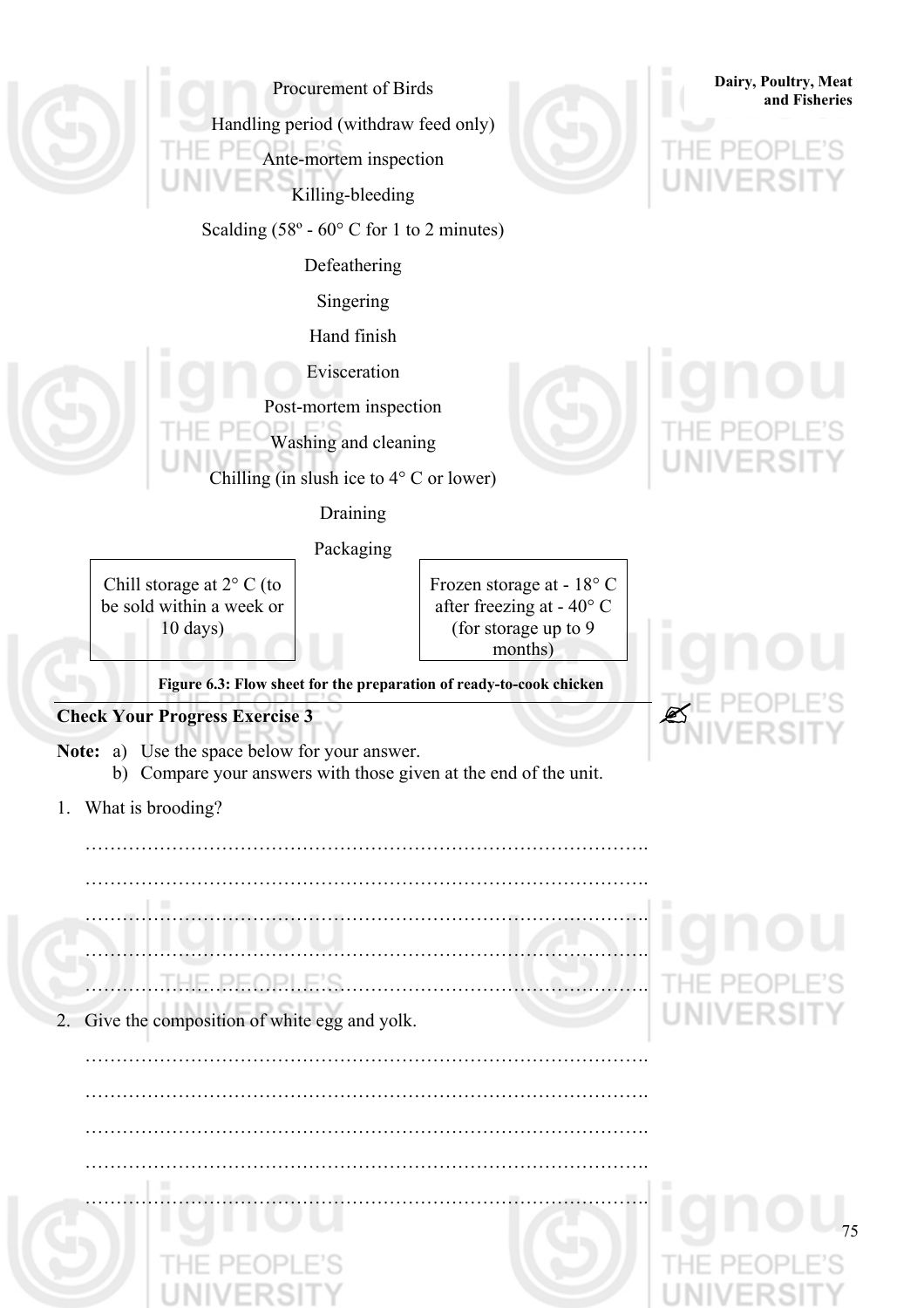3. Enumerate the methods for preservation of shell egg.

**Characteristics of Edible Agricultural Products** 

|              |              |  |  | ______       |  |
|--------------|--------------|--|--|--------------|--|
|              |              |  |  |              |  |
| <b>PEOPI</b> | $E^{\prime}$ |  |  | THE PEOPLE'S |  |
|              |              |  |  | UNIVERSITY   |  |
|              |              |  |  |              |  |
|              |              |  |  |              |  |
|              |              |  |  |              |  |

# **6.5 MEAT**

We know that the word "meat" in its broadest sense means the flesh of animals, especially of mammals or birds rather than fish. However, the term in reference to food processing includes all those parts of the animals that are used as a food by man, and covers glands and organs such as tongue, liver, heart, kidney, brain and so on besides the skeletal tissue or flesh. In our country, sheep, goat, pig and poultry are reared primarily for meat production. Though meat has a very high biological value, its production and processing has always been the subject of social considerations. The per capita animal protein availability is about 10g as against the World average for 25g. Considering the targeted minimum requirement of 20g per capita per day for animal protein, 4g will come from meat remaining 16g from other livestock products. The estimated demand of meat for the present population would be 7.7 million tonnes as against the present production of 5.7 million tonnes. The meat is not an essential item of diet for a large population of the country. The annual meat production of the country is about 4-6 million tonnes and we are placed at number eight position in the world. .

We export both frozen and fresh chilled meat to more than 54 countries in the world. There is, however, very little processing of meat (1%) for ready to eat meat products. About 40 million people are engaged in meat sector, namely, trade of live animals, hides, bones, caesings, horns and hooves, etc. This sector when organized on scientific lines will generate more employment in rearing of animals on scientific lines and processing of slaughter house byproducts for allied industries. The country is poised to achieve the Pink Revolution through buffalo rearing for meat production. A brief profile of meat production and meat products in reference to food technology is given below.

#### **6.5.1 Structure and Composition of Meat**

Meat is predominantly composed of muscle tissue along with various types of connective tissue. A cut of meat consists of lean tissue, which, aside from water, is chiefly protein, with some fatty tissue and bone. Muscle is composed of bundles of hair like muscle fibers. These protein muscle fibers are held together by proteniaecous connective tissue which merges to form a tendon which in turn connects the muscle to bone. The connective tissue contains two proteins called collagen and elastin. Collagen on heating in the presence of moisture dissolves and yields gelatin. Elastin is tougher and is a constituent of the ligaments. In well fed animals, fat penetrates between the muscle fiber bundles and this is fat marbling. There are relationships between muscle structure and meat technology. Thinner muscles fibers are tenderer than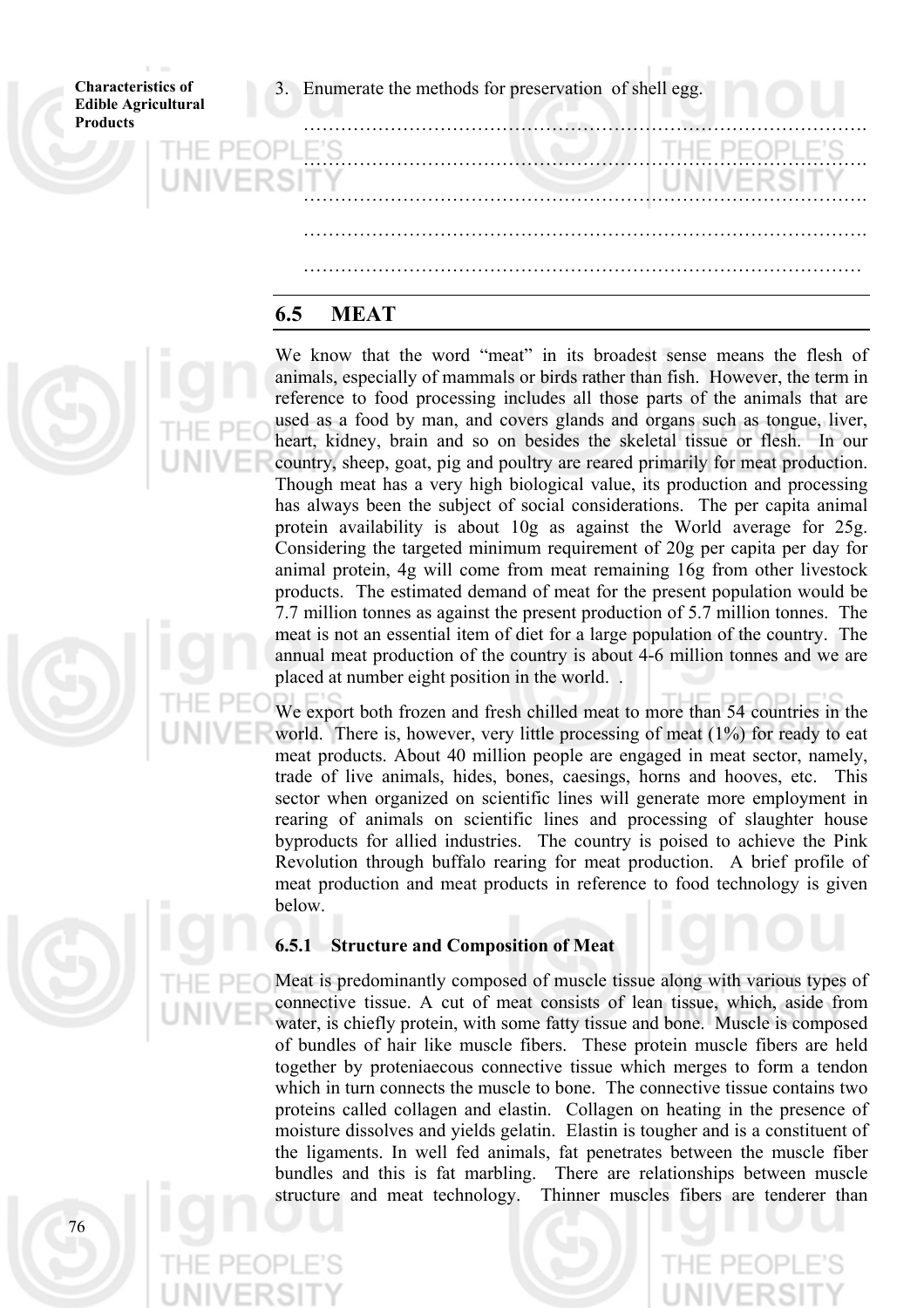thicker muscle fibers, and thinner muscle fibers are more common in young **Dairy**, Poultry, Meat animals. Marbled fat within the muscles makes for more tenderness.

**Composition of Muscle Tissue:** Muscle tissue contains approximately 75% water and 25% solids, of which 19% are proteins. Lipids constitute about 2.5% to 5% of muscle. It contains Cu, Zn, Na, Hg, K, Mg and low amount of Ca. Most of the calcium in the body of an animal is found in the bones, so the edible portion of meat is low in this mineral. Liver is an especially rich source of iron and a concentrated source of Vitamin A. Meats are excellent source of niacin and riboflavin and are good source of thiamine.

### **6.5.2 Nutritive Value**

Meat is a very nutritious food. It is almost fully digestible. The nutritive value of meat is attributed to its abundant high quality proteins, essential fatty acids, some important minerals and B complex group of vitamins (thiamine, riboflavin, niacin, pantothenic acid,  $B_6$  folic acid, biotin and  $B_{12}$ ). Calories supplied by meat vary with the contents of fat. Organs such as tongue, brain, thymus (sweet breads), heart, liver and kidney are called variety meats. They are also excellent source of nutrients. Variety meat (organ meat) especially liver and kidney contain appreciable amounts of vitamins A, B, C, D, E and K.

#### **6.5.3 Production of Wholesome Meat**

The essential stage requiring applications of effective measures for production of quality meat are:

- i) Animals should be given sufficient rest before slaughter.
- ii) Ample drinking water should be available to them and about 1 hour before slaughter, they should be given very little to eat but should not be starved.
- iii) The weak and diseased animals should not be slaughtered. Only those animals which produce carcasses of quality and nourishment should be slaughtered.
- iv) Slaughtering and bleeding of the animals should be done without causing excitement.
- v) The carcass unfit for human consumption should be destroyed.
- vi) Ensure environmental sanitation during transportation of meat and it is safe to the public.
- vii) Ensure personal hygiene of all those engaged in slaughtering, dressing and handling of meat.
- viii)Process equipment should be kept thoroughly clean and disinfected before use.
- ix) Meat and meat products should be stored in fly-proof containers. These must be refrigerated during summer.

**Slaughter Houses or Abattoir:** Slaughter houses or abattoir means any premises that is approved and registered by the controlling authority in which animals are slaughtered and dressed for human consumption. Abattoir may be small, medium or large based on the number of animals slaughtered. Based on the level of technology adopted the operations are manual, semi-mechanized or





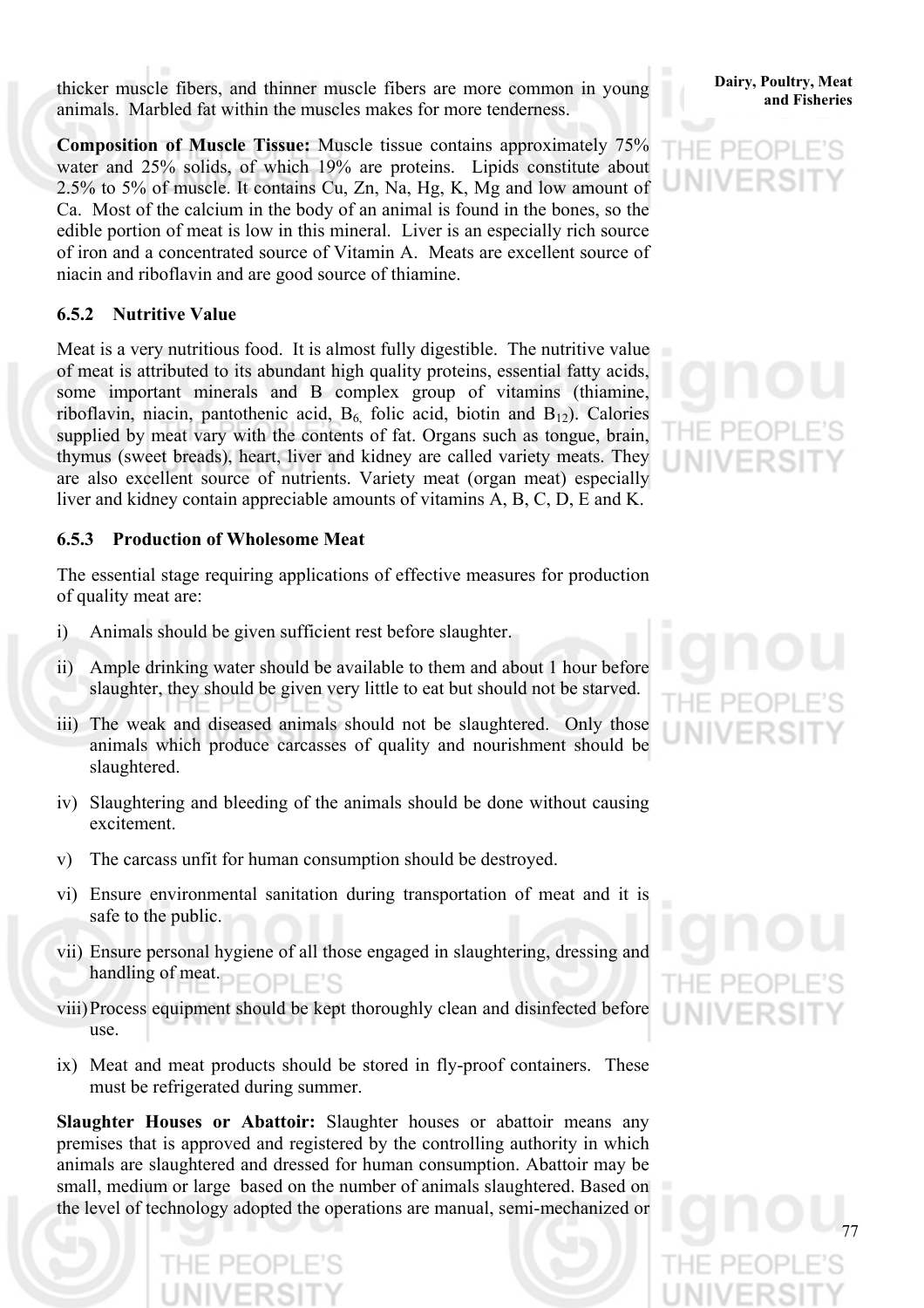fully automatic. The slaughter houses play an important role in the processing of animals for production of safe and wholesome meat and in the effective recovery of by-products.

The important sections of the modern abattoir are (a) Lairage for resting the animals prior to slaughter; (b) slaughter hall; (c) By-product room; (d) Meat cutting room (optional); and (e) Rendering room (optional) or simple system of treating offals or condemned carcass. The building should be furnished with fly- proof system, sufficient lighting, ventilation and water supply (Fig.4). Let us appreciate that application of modern scientific methods for processing of meat in abattoirs would provide safety, value addition, convenience and consumer satisfaction. The Govt. of India has initiated a number of programmes for improvement and modernization of slaughter production.



vii) washing; and viii) holding the carcass in chill room (optional); ix) cutting Towards this end, we as trained technicians, should ensure for humane methods of slaughter and production of meat under hygienic conditions. Slaughtering of animals in unconscious state will facilitate prevention of cruelty. The essential processing steps in abattoir are: i) resting animals in lairage prior to slaughter; ii) ante-mortem inspection; iii) stunning (depends on religious customs); iv) slaughter and bleeding on the cradles; v) skinning, dressing and evisceration on the overhead rail; vi) post – mortem inspection; and packing (optional).

## **6.5.4 Preservation Techniques**

iv) smoking; v) thermal / processing; vi) canning; vii) dehydration; and Meat is a highly perishable commodity due to nearly neutral pH (low acid food), high moisture contents and rich nutrients. Various methods to extend the shelf-life of meat are: i) chilling / refrigeration; ii) freezing; iii) curing; viii) irradiation.

**Refrigeration/chilling:** This is the most widely used method of preservations for short terms storage of meat. Storage of fresh meat is done at a refrigeration temperature of 2 to  $5^{\circ}$  C. Fresh meat can be maintained in good conditions for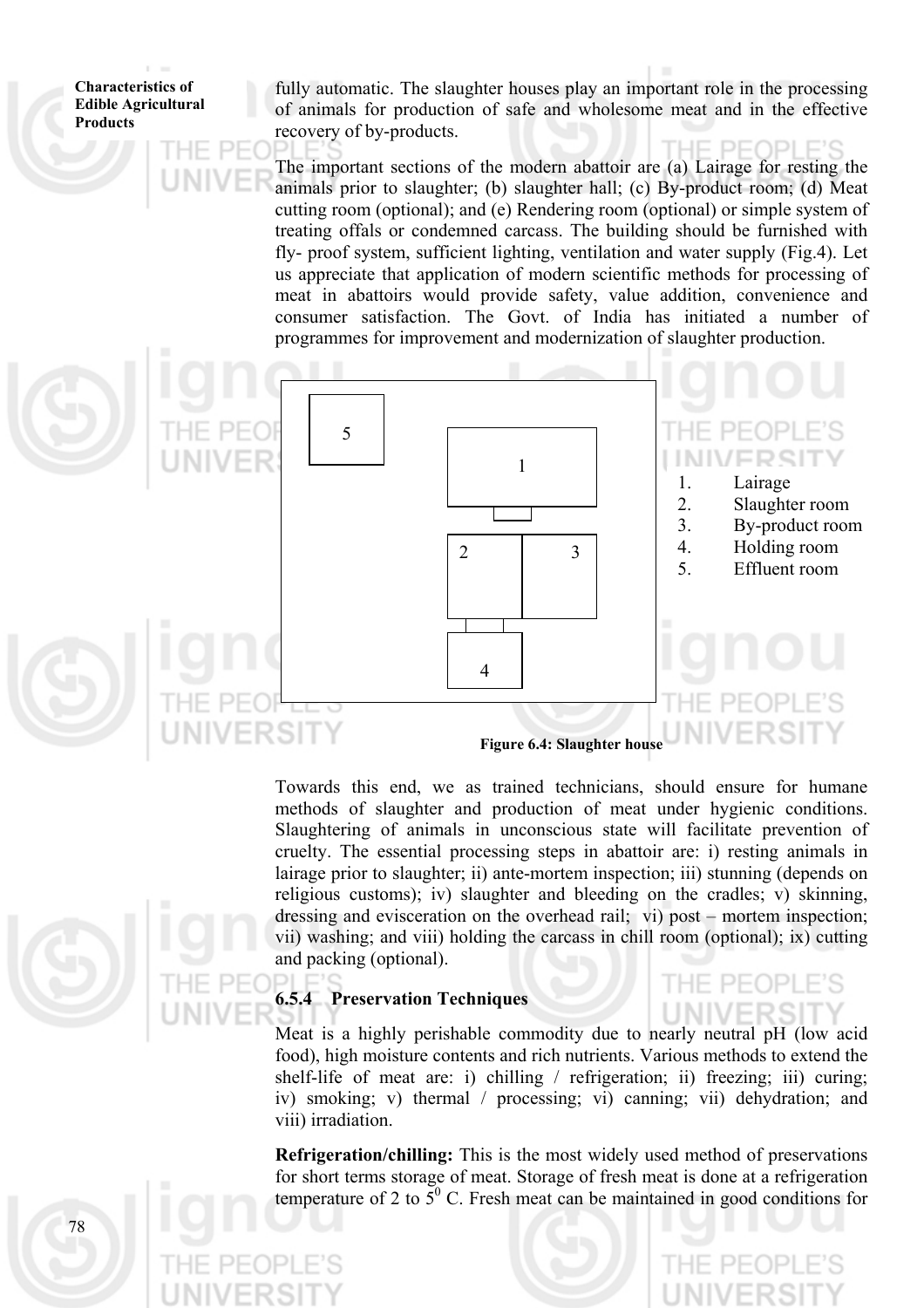a period of 5-7 days at a refrigerated temperature of  $4\pm1^0$  C. The cooling slows a period of 5-7 days at a refrigerated temperature of  $4\pm 1$  C. The cooling slows and Fisheries and Fisheries Processed meat products are also stored under refrigeration till these are fully consumed. H-

products can be preserved for months together during frozen storage at  $-10^0$  C.<br>However, a storage temperature of  $18^0$  G is recommended because at this layel. **Freezing:** It is for the long terms preservation of meat. It stops the microbial growths and retards the action of enzymes. Large quantities of meat and meat products are stored, distributed and marketed in frozen form. A product can be considered frozen when its centre has a temperature of  $-12^{\circ}$  C or less. The speed of freezing is a very important factor as frozen meat quality depends mainly on the size of the ice crystals formed. The quality of meat and meat However, a storage temperature of  $-18^{\circ}$  C is recommended because at this level almost all water in meat is frozen and minor fluctuations can be taken care of.

chloride and sodium nitrite are commonly used. Now a days curing of meat **Curing:** Preservation of meat by heavy salting is an age old practice. Sodium products is mainly for specific flavour and colour development and preservative effects of curing ingredients is an added advantage.

of wood degradation products such as aldehydes, ketones, organic acids, **Smoking:** Smoking helps in preservation of meat. It contains a large number phenols, etc. which exert bacteriostatic effect besides imparting characteristic smoky flavour.

employed to kill the spoilage microorganisms as against the refrigeration **Thermal processing:** Thermal processing as a preservative method is methods that slows or stop microbial growth. Pasteurization and sterilization are common heat processing operations that are generally used.

Pasteurization refers to moderate heating in the temperature range of  $58^{\circ}$  C to  $75<sup>0</sup>$  C. The process extends the shelf life but the product needs to be stored under refrigeration. Sterilization refers to severe heating above  $100^{\circ}$  C whereby all spoilage microorganisms in meat are killed. It renders the product commercial sterile. Such meat products have a recommended shelf life of two years in cans and one year in retort pouches at ambient temperature in tropics.

of meat and gravy, (ii) Precooking of meat, (iii) Filling in cans, (iv) **Canning:** It is a process of preservation achieved by thermal sterilization of a product held in hermetically sealed containers. The product have a shelf life of at least 2 years at ambient temperature. The steps involved are (i) Preparation Exhausting, (v) Seaming, (vi) Retort or thermal processing, (vii) Cooling and (viii) Storage.

products are packaged under vacuum and have very good storage stability. The process has been largely used for preparations of the dehydrated meat soup **Dehydration:** Removal of water from meat lowers the water activity considerably to prevent the growth of spoilage organisms. Freeze drying of meat is a satisfactory process of dehydration preservations due to better reconstitutions properties, nutritive quality and acceptability. Freeze dried mixes.

food. A doze of  $50-100$  k rad (radurisation) can enhance the shelf – life of **Irradiation:** Food irradiation is referred as cold sterilization as microbial destruction of foods take place without significantly raising the temperature of

# **Dairy, Poultry, Meat**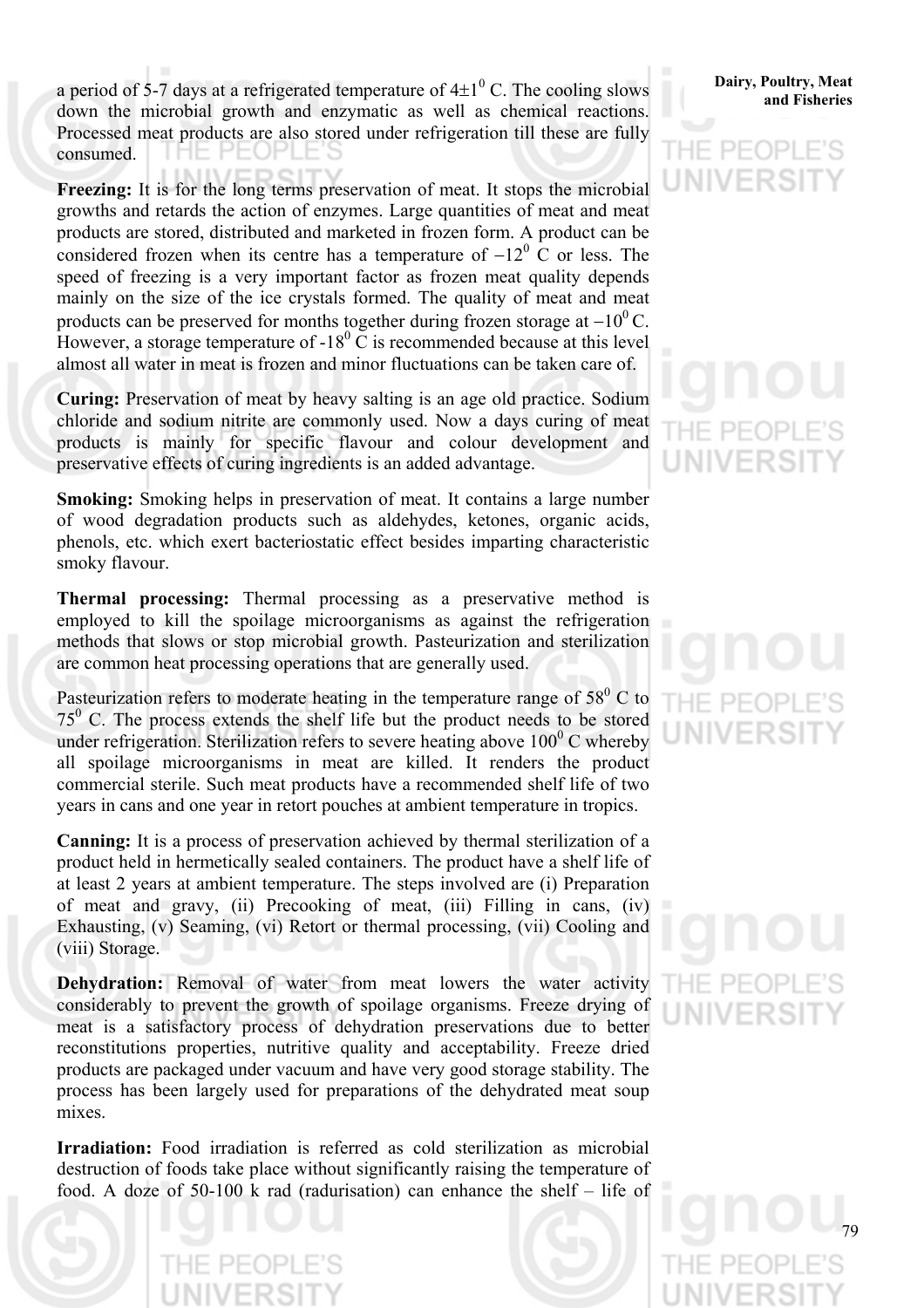fresh meat cuts and poultry products by 19 days whereas a doze of 4-5 M rad (radurisation) can sterilize pork, poultry and fish.

THE PEOPLE'S

## **6.5.5 Meat Products**

Meat cutting: Meat cutting refers to the skill of separation of carcass into wholesale primal cuts in order to facilitate requirements of meat trade, cater to requirements in cutting are: the consumer preference and convenient handling by the butchers. The basic

- i) The carcass has to be essentially chilled for proper meat cutting and trimming job.
- ii) Meat cutting room should be maintained at a temperature of  $15{\text -}20^{\textcirc}$  C and relative humidity of 80%. This environment is wholesome for meat and convenient to workers.

iii) All the meat cutting equipment and machinery should be made up of stainless steal and be sufficiently sharp.

iv) Cutting methods varies from country to country. Bureau of Indian Standards (BIS), specify the division of carcass into right and left sides. In our country, people go for six cuts only – neck, shoulder, rack, foreshank and breast, loin and leg.

Tenderizing meat is another important operation which is done by using mechanical methods, enzymes and salt. It affects palatability of meat.

otherwise. The processing also help in development of convenience products for consumers. Economics of meat processing rests with the ability to utilize **Type of products:** Meat products include a variety of products such as sausages, cured and smoked meat products (ham, bacon), canned meat (canned beef, luncheon meat, canned hams) and cooked meat products (patties, kababs, meat balls, nuggets). The purpose of meat processing to products are primarily preservations by inhibiting or preventing spoilage, improving the palatability and providing variety for trade. Meat processing to products facilitates utilization of certain cuts from the carcass which are having poor utility fats and other carcass trimmings and low value carcass cuts and by products to produce acceptable products.

with 1 to 2 % salt, and are used at 0.5 % level. Sugar at the level of 0.5% is added to provide flavour, mask the salt flavour and act as a preservative. **Nature and role of ingredients:** Meat quality plays an important role. Additives such as water or ice, salt, phosphate, nitrate, nitrite, sugar and antioxidants are added to improve product quality characteristics during processing. Ice chills meat during chopping or mixing operations and prevents mechanical over-heating, helps in dissolving salts, gives fluidity and facilitates proper filling. Salt reduces microbial growth, solubilizes muscle protein and imparts taste. Phosphates increase water holding capacity, fat binding, emulsion stability and ensure decreased cooking losses. They have a synergistic effect in improving the quality of meat products in combination Spices and condiments such as onion, ginger, black pepper, cloves, etc. are also used to improve flavour and taste of the meat products.

state of meat. The preservatives processes such as curing, smoking, cooking, **Processing methods:** Processing refers to any treatment including salting which brings about a substantial chemical and physical changes in the natural



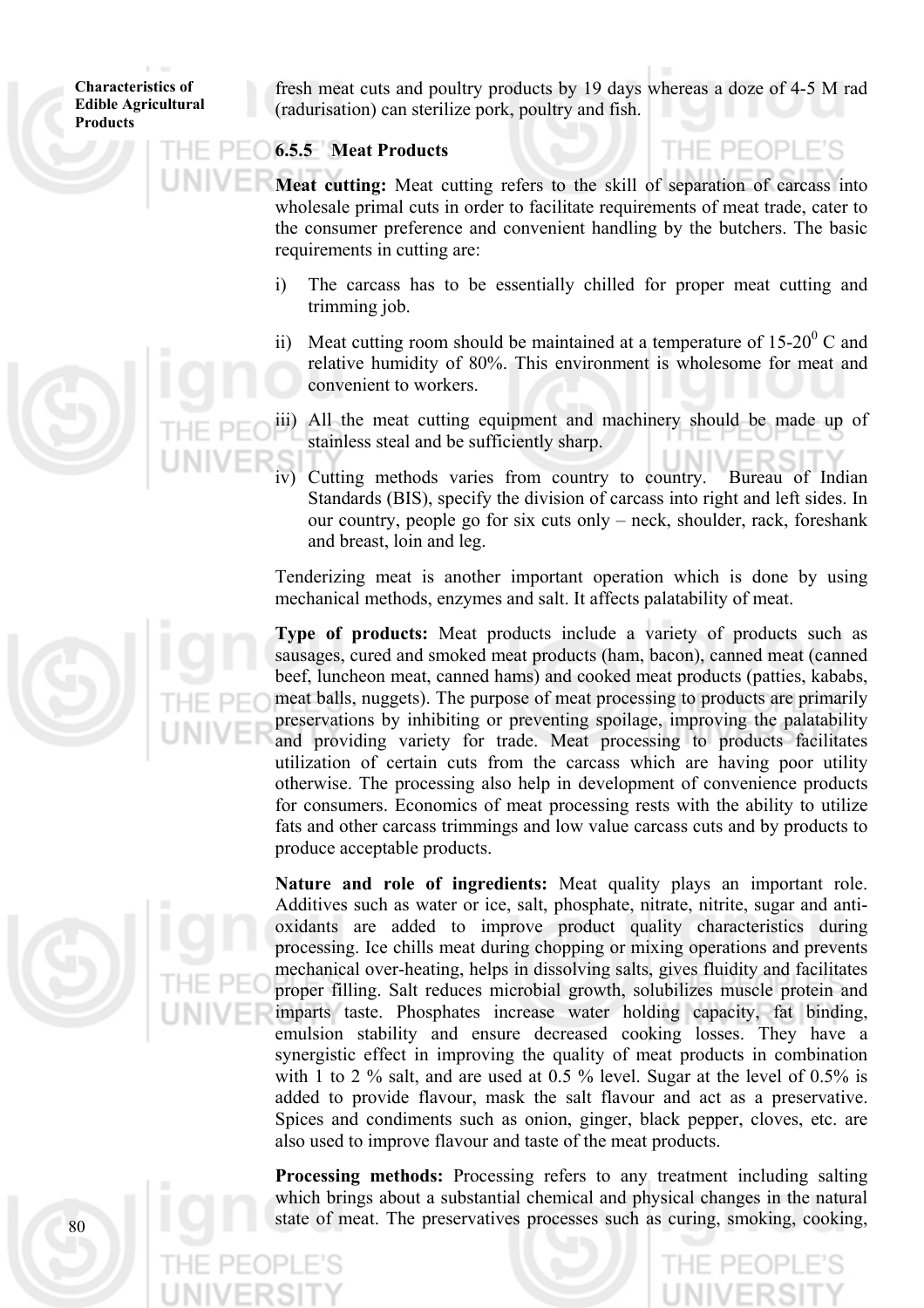processing techniques in reference to meat product preparations include: (i) comminution, (ii) emulsification, (iii) meat extension, (iv) pre-blending, canning, freezing, dehydration, are also used in meat product preparations. Processing imparts considerably shelf stability to meat. The common (v) hot processing and (vi) cooking.





Meat products: Meat products are classified into the following groups

- i) Cured and smoked meats
- ii) Sausages
- iii) Intermediate moisture and shelf stable meat products
- iv) Restructured meat products
- v) Canned meats
- vi) Other meat products

**Ethnic meat products:** The range of popular products include, meat curries with gravy, fry or *pulav* (with rice) kababs (sheek kababs, shami kababs, boti *kababs), tandoor products* (tandoor chicken), grilled products and pickles.

also a significant source of useful by-products when collected and processed. Hides and skins, horns and hooves, bones and bone – products, meat-meal and **By-products:** Animal by-products are available from live animals, slaughtered animals and dead animals. The returns from the by-products are also important as meat forms only one–third of live weight of the animal while by-products from two–third. Utilization is important not only to ensure cost-effective utilization process but also for proper disposal to prevent environmental pollution and adverse effect on the main enterprise. Edible by-products from slaughtered animals include blood, variety meat, organ meats (tongue, heart and liver), casing and bones. Non–edible by-products include blood (blood meal), bones (bone-meal, ossein), horns and hooves, gastro-intestinal contents (feed, fertilizers), glands (hormones) and bile (bile salts). Dead animals are technical fat are the useful products from dead animals.

pineal, parathyroid, thyroid, thymus, spleen, bile, lungs, liver, stomach, brain, spinal column, and seminal vesicles are utilized for medicinal and Among the animal by-products leather and leather products, bone and bone products, and woollen carpets are the major items of export. Other by-products those are exported include animal casings, edible offals, bile paste, gallstones and bristles. Animal glands and organs, viz. ovary, testis, pituitary, adrenal, pharmaceutical purposes.

#### **Check Your Progress Exercise 4**

- **Note:** a) Use the space below for your answer. b) Compare your answers with those given at the end of the unit.
- 1. State the measures for production of quality meat.

…………. ………………………………………………………………………………. ………………………………………………………………………………. ………………………………………………………………………………. ………………………………………………………………………………. ……………………………………………………………………

# THE PE UNIVERS

 $\mathscr{L}$ 

 $=$  PF(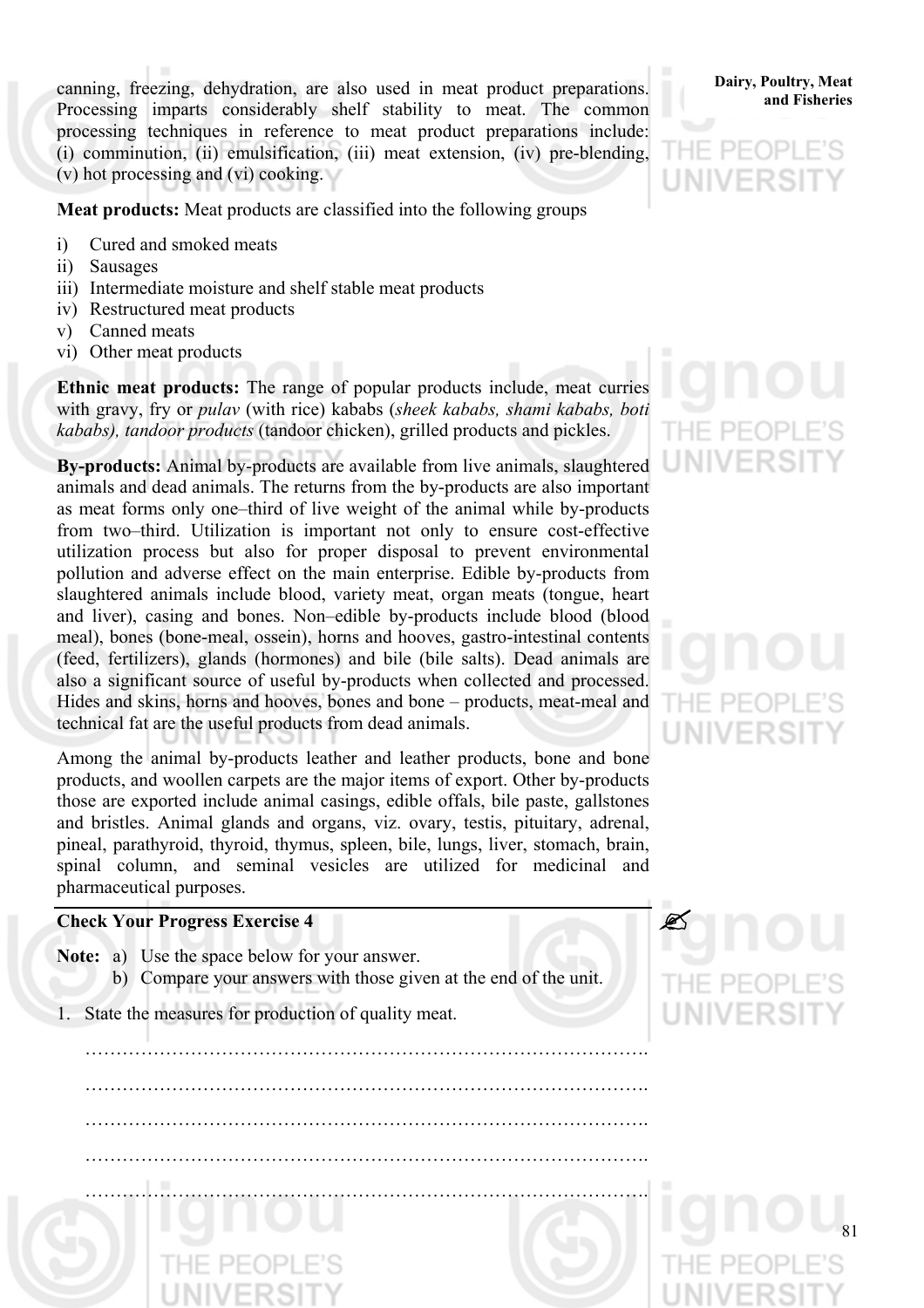**Characteristics of Edible Agricultural Products**  ……………. …………………………………………………………. ……………………………………………………………………………… 2. List out various methods used to extend the shelf life of meat. ………………………………………………………………………………. ………………………………………………………………………………. ………………………………………………………………………………. ………………………………………………………………… ………………………………………………………………………………. 3. Name some of the value added products prepared from meat. ………………………………………………………………………………. ………………………………………………………………………………. ………………………………………………………………………………. ……………………

# **6.6 FISHERIES**



Fish is a valuable food due to presence of high quality proteins, i.e. presence of essential amino acids and fat (high proportion of poly unsaturated fatty acids - PUFA); rich source of B group of vitamins namely thiamine, riboflavin, niacin and pantothenic acid and important minerals such as iodine, phosphorus, active iron and sodium. The composition of flesh of fishes is (a) water 80%, (b) protein 15-25%, (c) mineral matter  $1-2\%$  and (d) other constituents  $1\%$ . The consumption of fish and fish products is continuously increasing. The nature has bestowed on India a wide variety of fishes. The aquatic endowment is supporting m ore than 2200 fishes, out of which nearly 1440 species are marine species, 143 species are brackish species, 544 warm water species and 37 are cold water forms. Let us know more about fish production, preservation and processing.

#### **6.6.1 Growth rate**

growth rate of 2.5 percent and 8.0 percent has been proposed for marine and The country has witnessed a quantum jump in the fish production. The country occupies third position in the world and second position in the inland fish production. The fish production is the fastest growing sector in the agriculture. As compared to agriculture and animal husbandry, the fish production rate per unit area is much higher in terms of productivity as well as income. The inland fisheries, respectively during the tenth plan. By the end of tenth plan, this will enable a total fish production of about 8.2 million tonnes with 3.3 million tonnes coming from marine sector and rest from inland sector.

Lowering, the temperature of fish from  $10^{\circ}$  C to  $0^{\circ}$  C, delays the growth phase of micro-organisms that are present and cuts the spoilage by a factor of 5 to 16. Therefore, the fresh fish should be refrigerated (near  $0^{\circ}$  C) immediately. Fish is a highly perishable food and therefore due importance be given for marketing, processing, preservation and keeping quality of fresh fish.

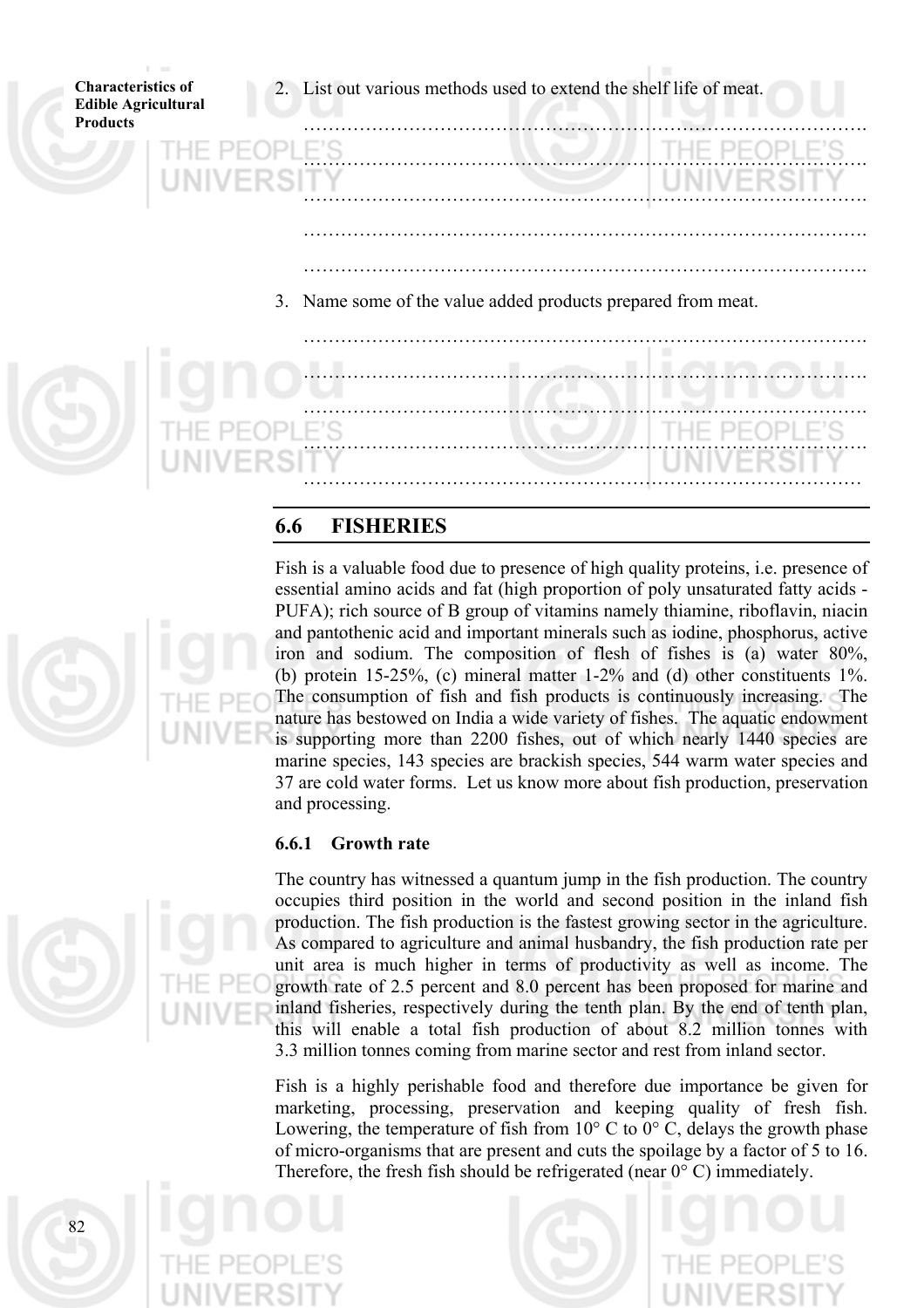#### **6.6.2 Culture Fisheries**

very vital component for the survival and growth of larvae and post larvae. It is also important to maintain favourable temperature, water level, flow of water and adequate level of oxygen during larval rearing. The fish culture in ponds and paddy is an age old practice. A series of activities such as controlled breeding in captivity, production of quality seeds in sufficient quantities, rearing of spawn to fry stage, fry to fingerling stage and ultimately raising the table size are christened under the scientific fish farming. The induced breeding in captivity is widely used to get adequate quantity of quality seeds of major cultivated fishes. The process of releasing egg by female and milt by male is called spawning. The mature fishes are induced to breed by giving the pituitary injection. The hormone pellets are implanted into muscle during initial period of gender development for inducing maturation and spawning. Fishes having developed gonads are called brood stock. Hatchery management is an essential component under scientific fish farming. It involves supply of quality water, brood stock development, spawning operation, incubation of eggs, rearing of larvae from egg to post larval stage, nutrition and artificial feeding and health monitoring. The quality of water is

#### **Construction of Fish Farm**

surface agitators and air blowers. The practice of using composite fish culture has revolutionized the aqua food sector in the country. The feed management The ponds are constructed to have high survival rate. The ponds are classified into nursery pond, rearing pond and stocking pond. The nursery ponds are used to nurse the spawn upto fry stage and are small and shallow. The rearing ponds are used to rear fry up to fingersling stage. The stocking ponds are used to grow the fish to marketable size. Generally, rectangular shape ponds are constructed with a depth of 0.5 to 0.10 m for nursery ponds, 0.6 to 1.5 m for rearing ponds and 1.0 to 2.5 m for stocking and brooder pond. An assured supply of good quality water free from pollution and turbidity is to be ensured. The pH of water should in range of  $6.5 - 7.5$  and for correcting the pH liming is done. The optimum concentration of dissolved oxygen (above 5 ppm) is maintained by adequate aeration by means of aerator, paddle wheel aerators, and health management also play an important role in productivity.

Cirrhinus mrigola (mrigalo) contribute about 78% of the total aquaculture production. The productivity has also gone up from about 600 kg/ha year in Aquaculture has mainly contributed to the high growth of inland fisheries (6.6% per annum) as compared to marine fisheries (2.2% per annum) during the nineties. Indian major carps/ Labeo rohita (rohu), Catla catla (catla) and seventies to about 2000 kg/ha year.

#### **6.6.3 Marine Capture Fisheries**

DE6

PF

ICI

We know that the country has a long coastline of 8118 km and an equally large area under estuaries, backwaters, and lagoons good for developing capture as well as culture fisheries. After declaration of the Exclusive Economic Zone (EEZ) in 1997, the area available to India is about 2.02 millions sq. cm. The harvestable potential of marine resources in EFZ has been estimated at about 3.921 million tonnes. The marine fishing fleet comprises about 0.281 million traditional craft (including about 44578 motorized traditional craft), 53684 mechanized chained craft and about 170 large fishing vessels of 21 m overall length (OAL) and more. The major fishing activities are concentrated in the **Dairy, Poultry, Meat and Fisheries**

# THE PE(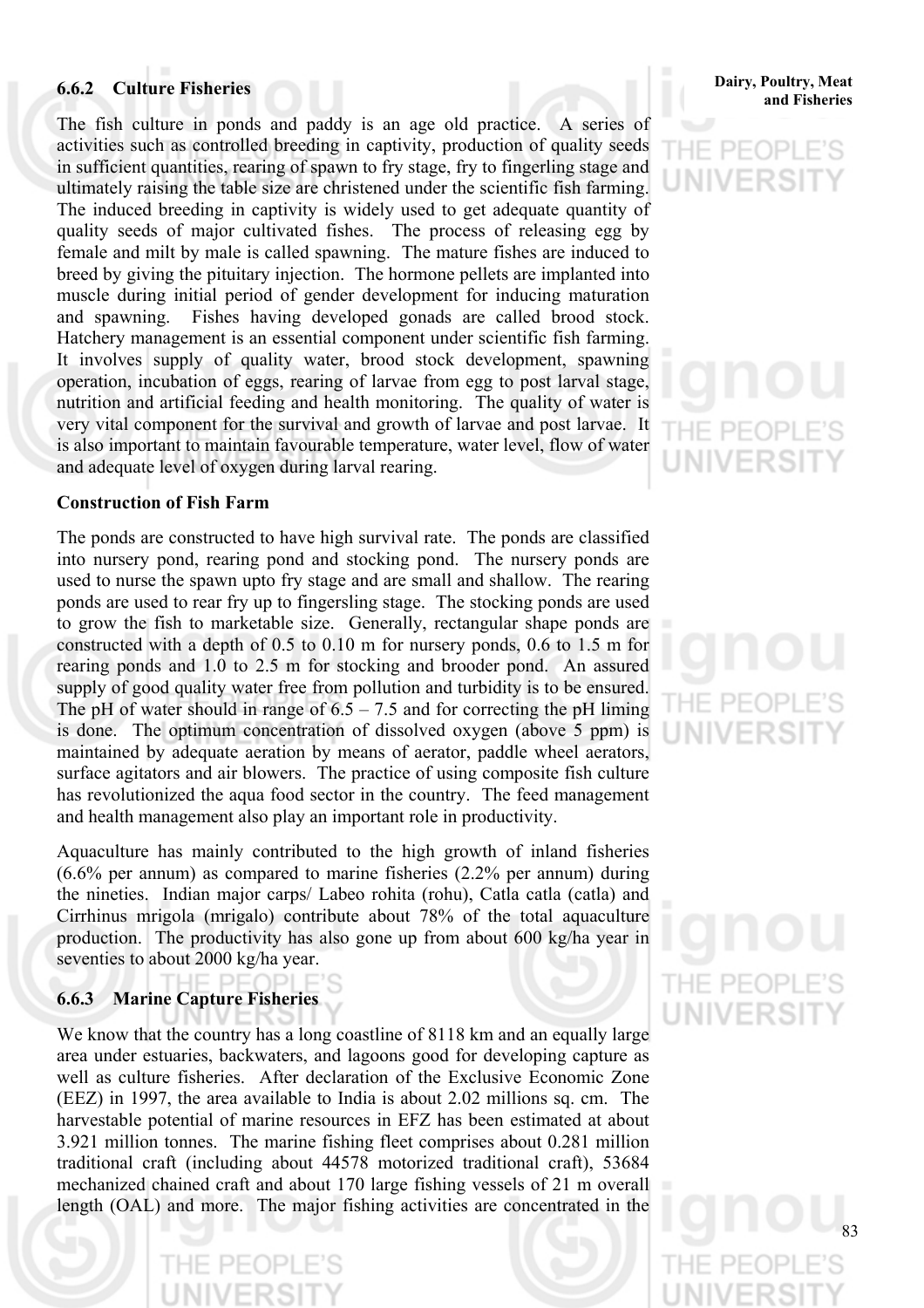areas within 0 to 70-80 m depth zone. Fish production has increased over the years with the motorization of traditional craft and introduction of mechanized boats in the traditional sector as well as diversification of fishing effort beyond 50 m depth.  $P \vdash Q P$ 

facilities, ice plants, cold chains, roads and transportation etc., as well as effective marketing system in identified areas are the key requirements for the As spoilage of fish starts from the time it is caught, the proper storage, preservation and prompt disposal or transport services are essential. The wastage is acute during monsoon when upto 30% of the catch is lost. Therefore, strengthening of post-harvest infrastructure such as storage development of this sector.

#### **6.6.4 Post Harvest Care**

freezing. Before preservation, fishes are washed with clean water to remove saline, blood stains, mud and sand. Larger fishes are gutted (i.e. on the internal As we know fish is a highly perishable and decomposes quickly. The problem is acute in our country as heat and moisture promotes deterioration. Bacteria of water and air attack the flesh slowly at first and more rapidly later. Chemical changes cause breakdown of protein and other nitrogenous matter leading to the production of substances like hydrogen sulphate and indol. The characteristics odour of stale or spoiled fish is due to trimethyl amine which is formed by reduction of tri-methyl oxide. Fishes are preserved by various methods such as drying, salting, pickling, smoking, canning, chilling and organs or vice-versa are removed) and the body county is washed.

intended for long storage are frozen in large deep freezers. Individual quick freezing method is gaining popularity. Frozen fishes retain their nutritive To remove natural moisture from the fish tissues, fishes are cured by means of heat, sun dry air and salt all along the coast. Drying of small marine fishes such as ribbon fish, silver bellies and Bombay duck in sun or shade is a very ancient method of fish preservation. In this method fishes are spread on the open sandy beach, mats, bamboo platform or hung on ropes/rods. Mechanical drier are also used for this purpose and this method yields high quality products which retains the nutritive value and flavour. Salting is a form of pickling in which common salt is used to prevent bacterial growth and methods of dry salting and wet salting are employed. In the dry salting method, fishes are rubbed with salt powder and than packed in the plastic/cemented tanks. In between two layers dry salt is applied and after stipulated period these fishes are removed, washed in the salt water and then dried. In wet salting method, gutted and cleaned fishes are placed in the container containing concentrated salt solution and stirred properly. Wet salted fishes are sold in the market without drying. In smoking, wood smoke is utilized as a preservative. In this method, cleaned and gutted fishes are soaked in the salt or brine for a short period and then suspended on rod in the smoke house. In chilling, fishes are packed in ice and then saw dust or rice husk is sprinkled over it to prevent the melting of the ice. Freezing is the most modern method of preservation. Fish values for a longer time.

**Value added products:** A number of value added products are available in the market, viz. battered and breaded products like fish fillets, fish cutlets, fish cakes, fish burgers, fish balls, fish sausages, fish noodles, fish rolls, fish patties, stuffed squids, etc. The switch over from block freezing to individually quick frozen (IQF) products has changed the profile of value added products.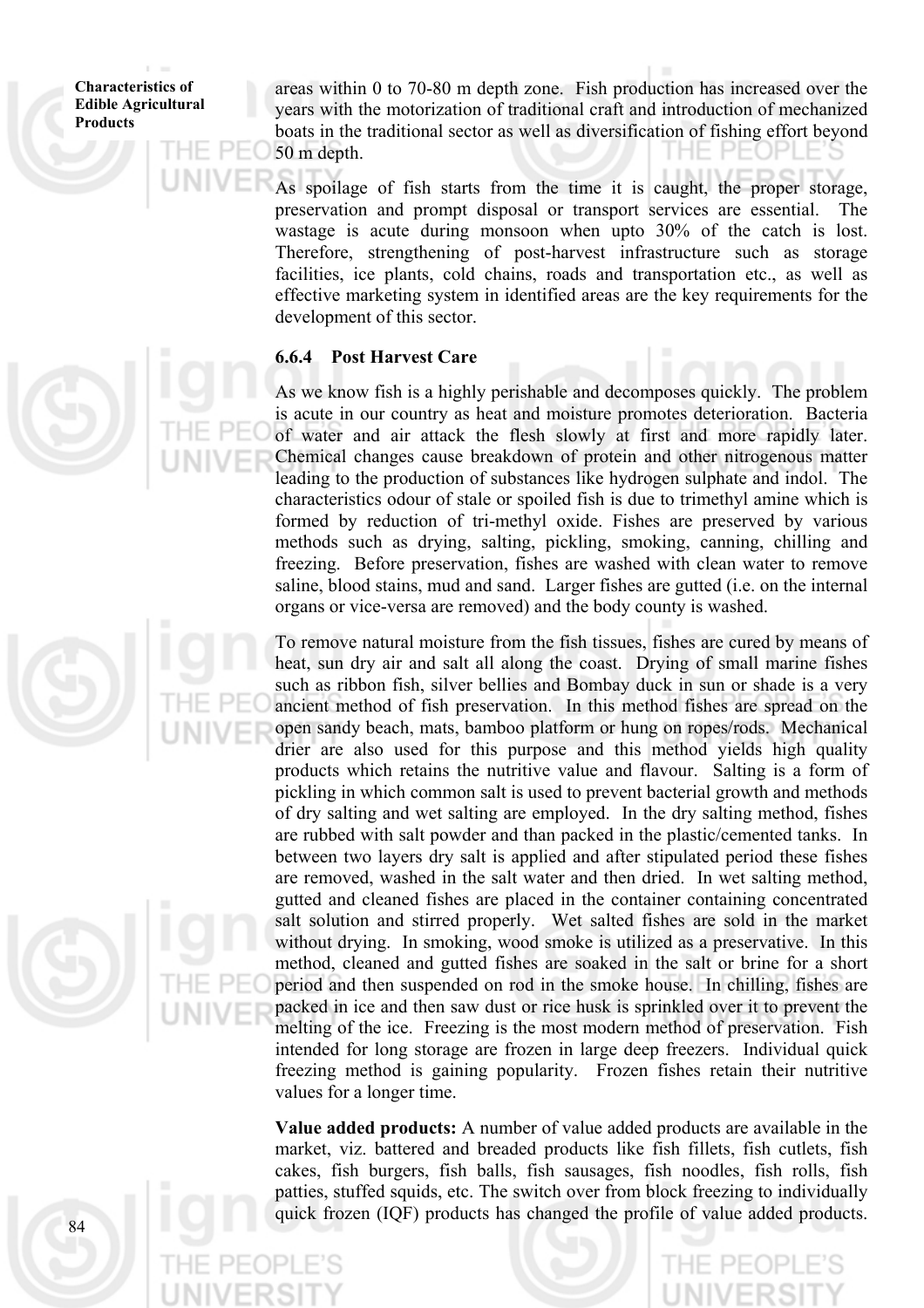advantages of the products are (i) wide acceptability (ii) greater shelf life, (iii) more palatability, and (v) stringent quality control. There is a good IQF provides, lobster, imitation products like kamabaka, crab legs, imitation shump are becoming popular. The value added products like (i) prawn and fish pickle, (ii) fish and prawn papad, (iii) fish jhuri bhagra, (iv) fish noodles and (v) fish pulp can be prepared dry woven fishers also. The techno-economic potential for export of preferred products.

Liver oil is popularly known as cod-liver oil. There are numerous by-products besides oil, which are economically useful. The most important are fish-meal, fish-flour, fish-protein, fish-ghee and fish-skin. **By-products and other uses:** Fishes are also source of numerous byproducts such as (i) Fish oil, (ii) Fish-meal, (iii) Fish flour, (iv) Fish proteins, (v) Fish glue and singlass. Two important fish oils are (i) Liver oil and (ii) body oil.

#### **Check Your Progress Exercise 5**

- **Note:** a) Use the space below for your answer.
	- b) Compare your answers with those given at the end of the unit.

……………………………………………………………………………….

1. What is spawning?

 ………………………………………………………………………………. ………………………………………………………………………………. ……………………………………………………………………………….

2. Enumerate the methods used for preservation of fish. Name a few value added products.

 ………………………………………………………………………………. ……………………………………………………………………………….

……………………………………………………………………………….

Give the nutritional importance of fish.

……………………………………………

……………………………………………………………………………….

……………………………………………………………………………….

……………………………………………………………………………….

………………………………………………………………………………













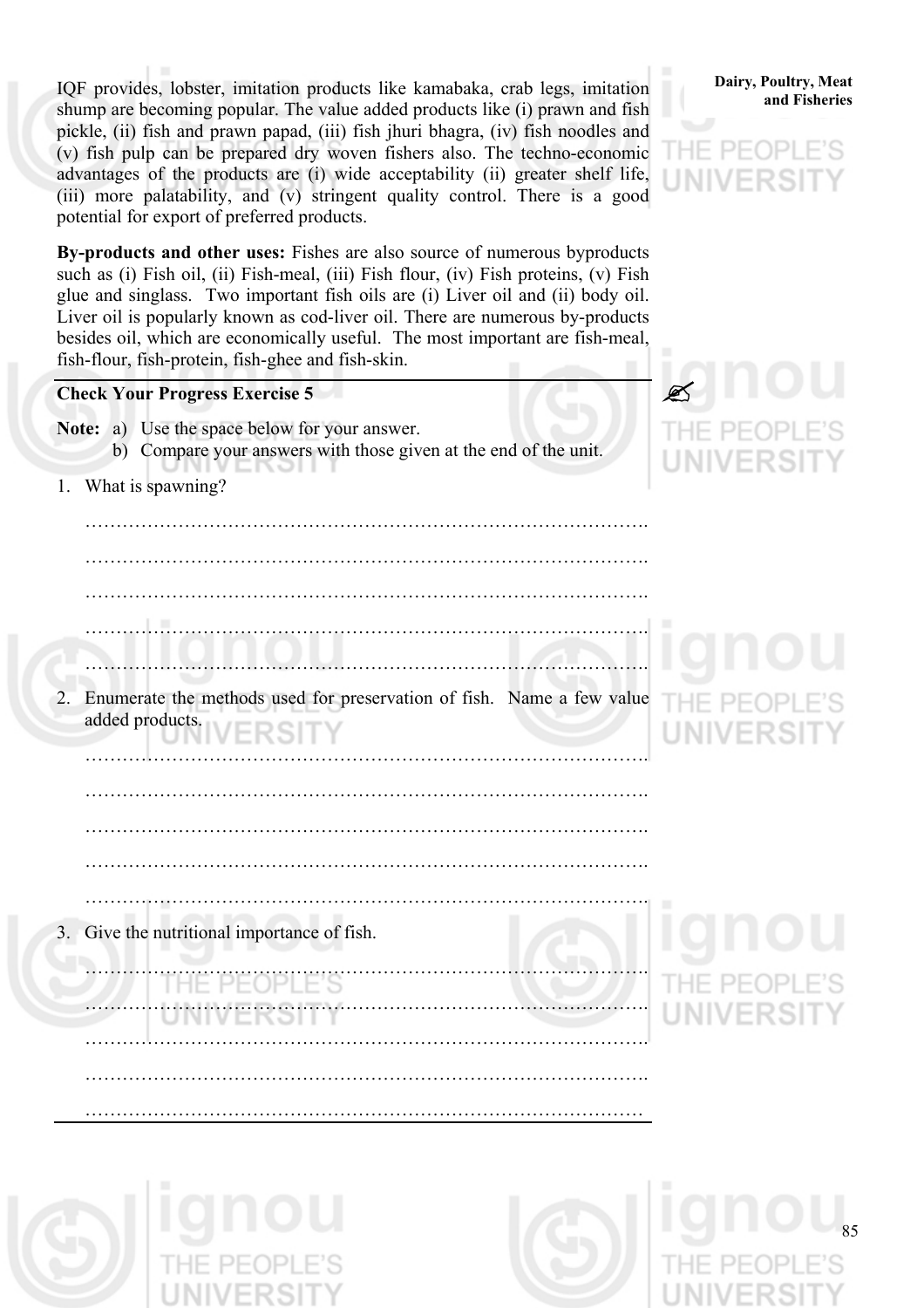# **6.7 LET US SUM UP**

The country has a considerable livestock population. Processing and production of value added products hold an important place in the national economy. We are the largest milk producers in the world. The quality of milk plays an important role in processing of milk and milk products. The important value added products from milk are butter, concentrated and dried milk products, ghee, cheese, frozen dairy products, *khoa, chhana* and a range of by products such as skim milk, whey, etc. The poultry provides us eggs and chicken. The major expenditure in poultry raising is feed cost. The methods used for preservation of shell eggs are based on retarding of microbial growth and sealing pores to minimize the evaporation of moisture and escape of gases. The meat production in our country is largely a byproduct system of livestock production utilizing spent animals at the end of their production life. Meat is a highly perishable commodity and methods to extend the shelf life are (i) chilling/refrigeration; (ii) freezing (iii) curing (iv) smoking (v) thermal processing (vi) canning (vii) dehydration and (viii) irradiation. The common indigenous popular products are meat curries with gravy, fry or *pulav* (with rice), *kababs* (*sheek kababs*, *shami kababs, boti kababs*), *tandoor* products (*tandoo*r chicken), grilled products and pickles. Fish is a source of cheap animal protein. It is highly perishable and various methods adopted for preservation are drying, salting, smoking, canning, chilling and freezing. Codliver oil one of the important by-products.

# **6.8 KEY WORDS**

**Preservation :** Aims to inhibit microbial spoilage and arrest physio-chemical changes which bring about deterioration in quality.  $\Box$   $\Box$   $\Box$   $\Box$   $\Box$   $\Box$ **Lactose :** A type of natural disaccharide consisting of glucose glactose present in milk. **Brooding :** Rearing of chicks upto 6 to 8 weeks of age. **Milk :** It is the lacteal secretion of the mammary lands of animals. **Milk separation :** The separation of milk into cream and skim milk. **Pasteurization :** A process of heating every particle of milk or milk product to specified temperature and holding at that temperature for specified period followed by immediate cooling and storage at low temperature. **Hatching :** Production of baby chicks from fertile egg. Abattoir : Premises that is approved and registered by the controlling authority in which animals are slaughtered and dressed for human consumption **Comminution :** It refers to subdivision or reduction of raw meat

into meat pieces or particles.

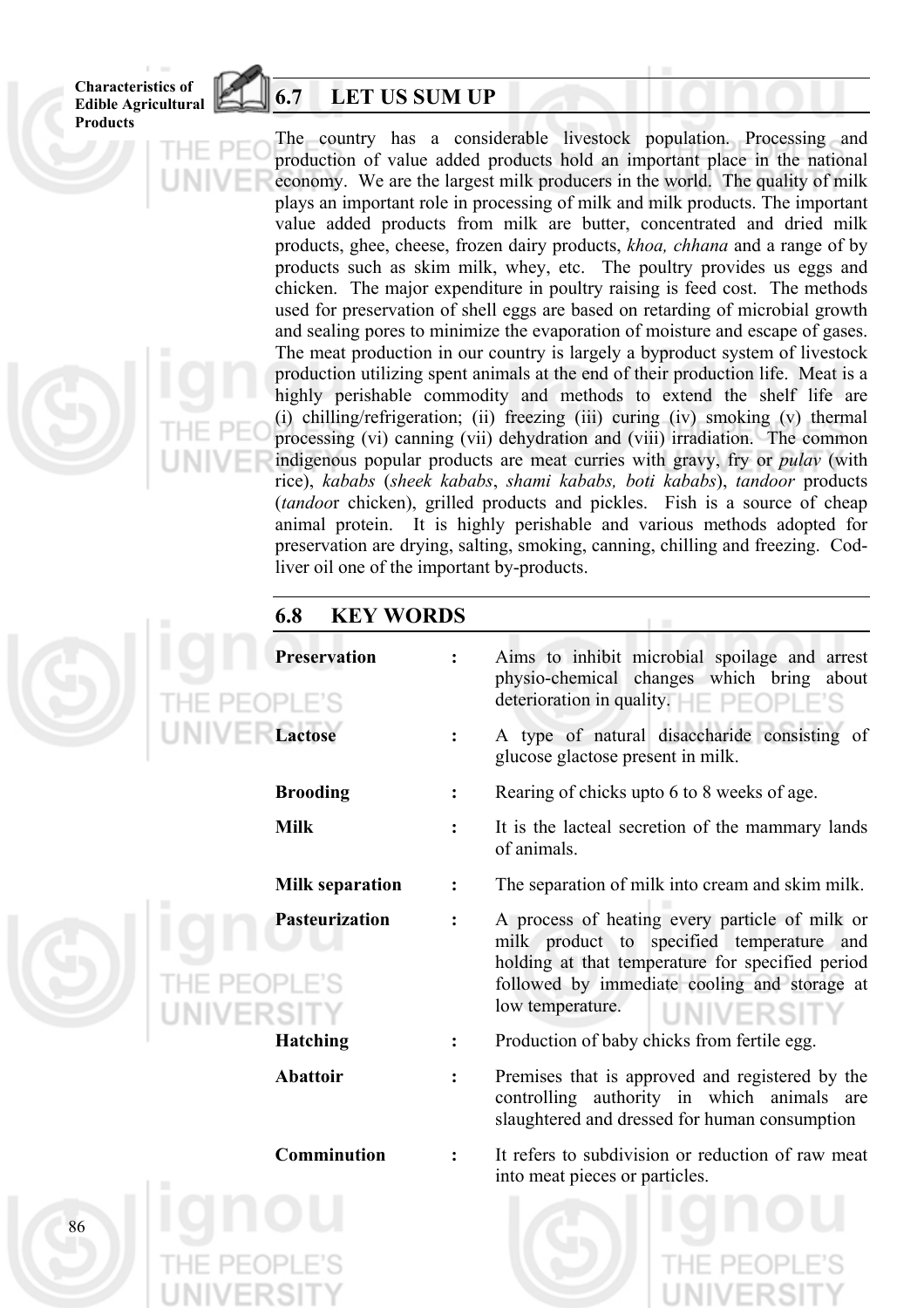| <b>Processing</b>  | Treatment or unit operations which bring about a<br>substantial chemical and physical change in the<br>natural state of milk/meat/fish/egg.                                  | Dairy, Poultry, Meat<br>and Fisheries |
|--------------------|------------------------------------------------------------------------------------------------------------------------------------------------------------------------------|---------------------------------------|
| <b>Post-mortem</b> | It is the systematic exposure and scientific<br>examination of the tissue and organ of a dead<br>body to determine the cause of death, the nature<br>of lesions and illness. | PFOPLE'S<br>UNIVERSITY                |
| Aquaculture        | The term relates to the culture of fish in fresh<br>water, backlash water and sea water.                                                                                     |                                       |
| <b>Spawning</b>    | The process of releasing eggs by female and wilt<br>by male is called spawning.                                                                                              |                                       |

# **6.9 ANSWERS TO CHECK YOUR PROGRESS EXERCISES**

## **Check Your Progress Exercise 1**

- 1. The milk output during 2002-03 was 86.2 million tonnes and the per capita availability of milk during the period was 230 g per day.
- 2. Cattle population: 198.99 million and buffalo: 89.91million.
- 3. The livestock and fisheries sectors contributed 6.5 percent of total GDP (5.4 percent from livestock and 1.1. percent from fisheries) in 2003-03.The value of output livestock and fisheries sectors together was about Rs. 1,86,094 crores at current prices during 2002-03 (Rs.156, 080 crores for livestock sector and Rs. 30,014 crores for fisheries). Total export earnings from livestock, poultry and related products were Rs. 4734 crores in 2003- 04.The sector provides large self-employment opportunities.

#### **Check Your Progress Exercise 2**

- 1. Milk contains on an average 87 per cent water, 3.9 per cent fat, 4.9 per cent lactose, 3.5 per cent protein and 0.7 per cent minerals, vitamin and other constituents.
- 2. The important steps involved in clean milk production are:
	- Clean and healthy animals.
	- The cow's body especially the udder, should be washed and brushed before milking. Diseased animals should be kept separately.
	- Clean Housing: Sheds, mangers, paddocks, water trough, floor should be clean and there should be good drainage.
	- Fly proof milking parlour.
	- Disease-free environment: milker with clean habits (nails well trimmed).
	- Clean Utensils, Milking pails.
	- Clean water.
	- Clean milking: Before milking, clean the udder with a cloth dipped in antiseptic solution such as potassium permagnate; wetting of hands with milk should be avoided.





**S** UNIVERS



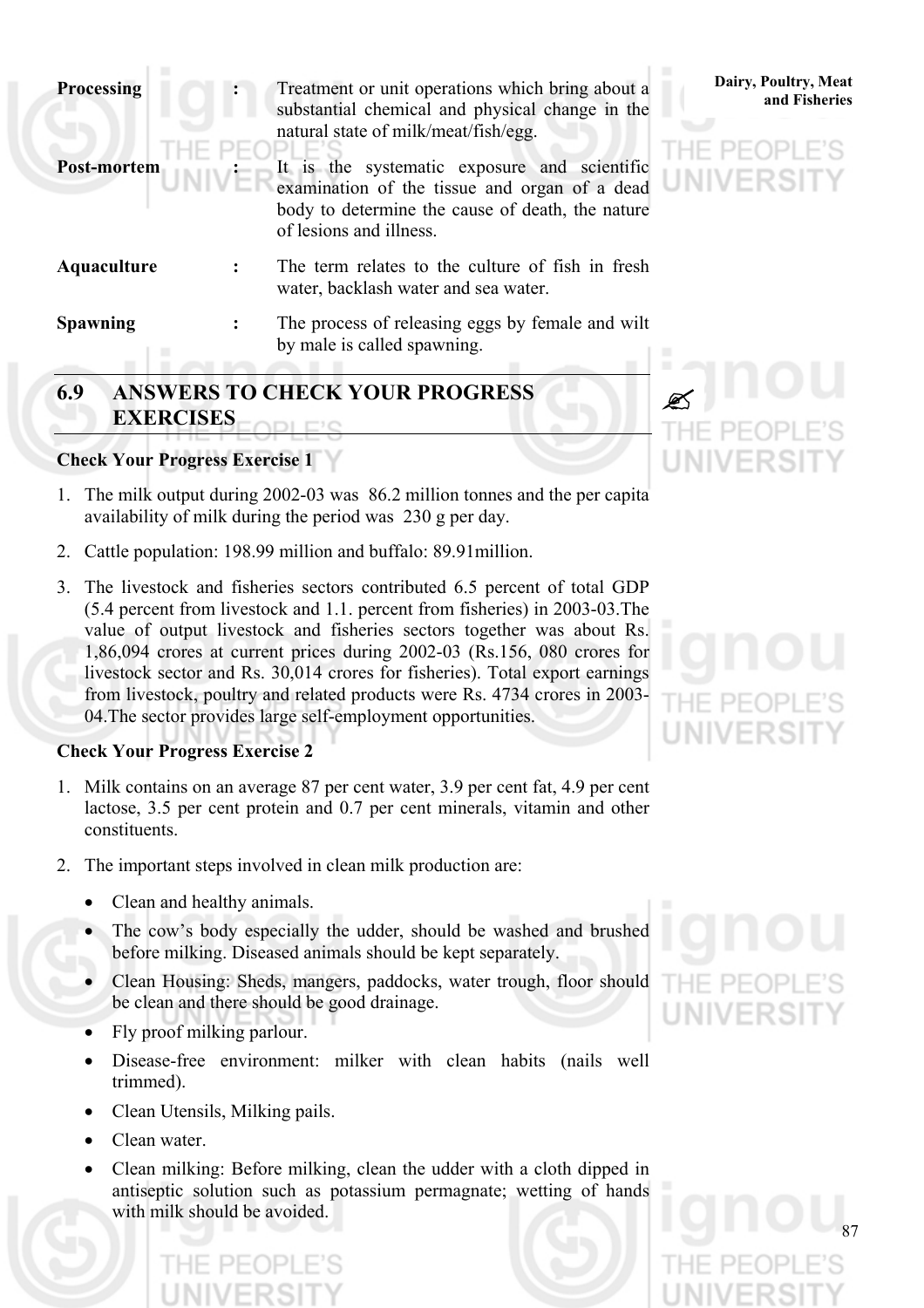3. The term pasteurization as applied to market milk today refers to process of heating every particle of milk to at least 63° C (145° F) for 30 minutes or 72°C (161° F) for 15 seconds (or the temp-time combination which is equally efficient) in an approved and properly operated equipment

### **Check Your Progress Exercise 3**

- 1. Brooding is management of the chicks.
- 2. The composition is given in Table 6.9:

#### **Table 6.9: Chemical composition of the white and yolk**

| <b>Fraction</b> | $\frac{0}{0}$ | % of Constituents |                |      |     |
|-----------------|---------------|-------------------|----------------|------|-----|
|                 |               | Water             | <b>Protein</b> | Fat  | Ash |
| White           | 58            | 88.0              | 11.0           | 0.2  | 0.8 |
| Yolk            | 31            | 48.0              |                | 32.5 | 2.0 |

The common methods of preservation of shell eggs include (i) thermal processing, (ii) immersion in liquid, (iii) oil-coating, (iv) cold storage, and (v) pickling.

#### **Check Your Progress Exercise 4**

- 1. The essential stage requiring applications of effective measures for production of quality meat are:
	- a) Animals should be given sufficient rest before slaughter.

b) Ample drinking water should be available to them and about 1 hour before slaughter, they should be given very little to eat but should not be starved.

- c) The weak and diseased animals should not be slaughtered. Only those animals which produce carcasses of quality and nourishment should be slaughtered.
- d) Slaughtering and bleeding of the animals should be done without causing excitement.
- e) The carcass unfit for human consumption be destroyed.
- f) Ensure environmental sanitation during transportation of meat and it is safe to the public.
- Ensure personal hygiene of all those engaged in slaughtering, dressing and handling of meat.
- h) Process equipment should be kept thoroughly clean and disinfected before use.
- i) Meat and meat products should be stored in fly-proof containers. These must be refrigerated during summer.
- 2. Various methods to extend the shelf-life of meat are: (i) chilling/ refrigeration; (ii) freezing; iii) curing; (iv) smoking; (v) thermal/processing (vi) canning; (vii) dehydration, and (viii) irradiation.